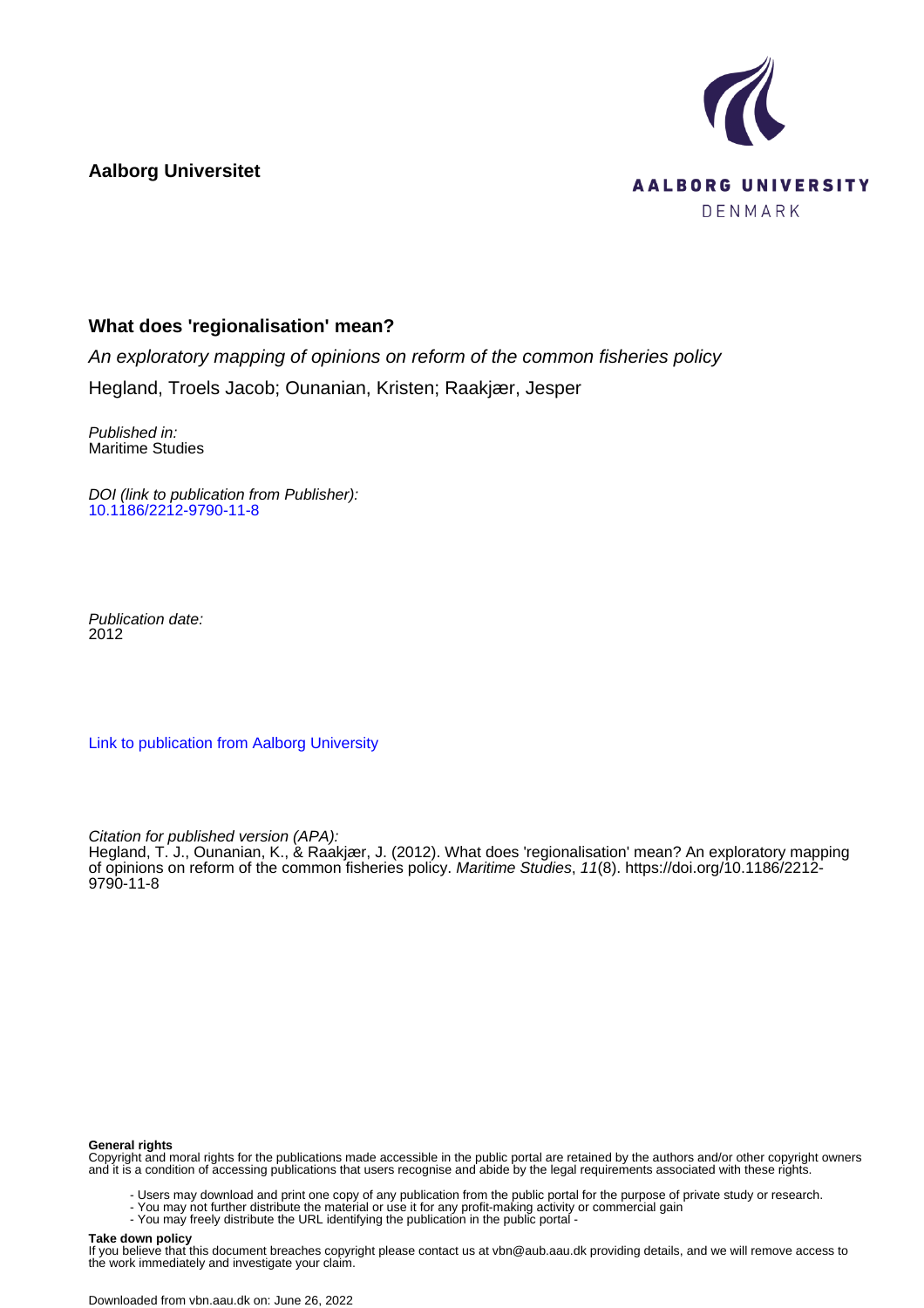# **RESEARCH CHINESE ARCH CHINESE ARCH CHINESE ARCH <b>CHINESE ARCH**

# What does 'regionalisation' mean? An exploratory mapping of opinions on reform of the common fisheries policy

Troels Jacob Hegland\* , Kristen Ounanian and Jesper Raakjær

\* Correspondence: [tjh@ifm.aau.dk](mailto:tjh@ifm.aau.dk) Innovative Fisheries Management – an Aalborg University Research Centre, Aalborg, Denmark

## Abstract

Regionalisation has in recent years been intensely discussed as a possible path for the future Common Fisheries Policy of the European Union. However, the motivations for moving in this direction are as varied as the perceptions of what regionalisation as a mode governance would entail in practice. To draw implications for policy, we explore these perceptions and seek, by means of interviews and a survey of participants in the Regional Advisory Councils with hands-on experience in regional cooperation in European fisheries management, to flesh out the question whether regionalisation is seen a good idea, why or why not, and how people perceive different models of regionalisation. The article documents and substantiates the widespread interest in regionalisation, but it also highlights the need to develop common understandings of which options of regionalisation are available and what they offer in terms of future benefits and challenges.

#### Introduction

The release of the Commission of the European Communities' (Commission) Green Paper in April 2009 (Commission [2009\)](#page-19-0) placed regionalisation firmly on the agenda for the coming reform of the European Union's (EU) Common Fisheries Policy (CFP), intended to be ready for progressive implementation from the beginning of 2013. By examining with a critical eye the current style of governance, where almost all decisions are taken at the highest political level in Brussels, the Green Paper documented significant problems facing the CFP in this regard. Although the Commission did suggest that the regional dimension of the CFP governance system could be enhanced by relying 'wherever possible on specific regional management solutions implemented by member states' through means of delegation that 'would need to be organised at the level of marine regions' (Commission [2009](#page-19-0):10), the document remained weak in terms of giving specific directions or suggestions on how in practice regionalisation could be achieved.

The present article reports on an exploratory investigation of opinions and arguments about regionalisation as a policy element in the reform of the CFP. The key informants were participants or potential participants in debates on regionalisation, representing different interests in the CFP: managers, policy-makers, fisheries sector or representatives of environmental interests, and so on. In particular we carried out a survey of individuals who due to their participation in the Regional Advisory Councils



© 2012 Hegland et al.; licensee Springer. This is an Open Access article distributed under the terms of the Creative Commons Attribution License [\(http://creativecommons.org/licenses/by/2.0\)](http://creativecommons.org/licenses/by/2.0), which permits unrestricted use, distribution, and reproduction in any medium, provided the original work is properly cited.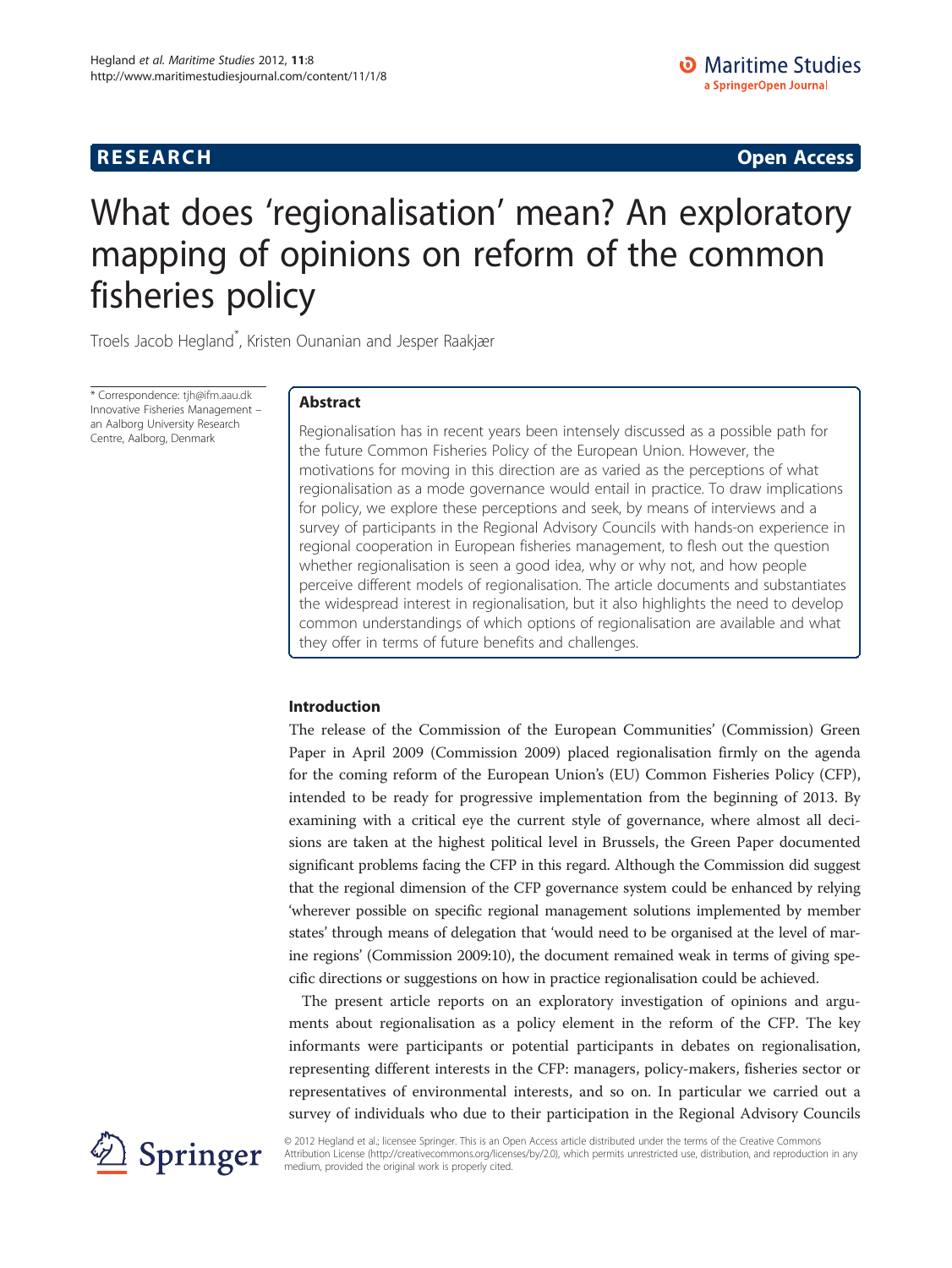(RAC) have obtained hands-on experience of doing regional cooperation in EU fisheries management. This experience places them in a unique position in terms of proving insights on how regionalisation could most appropriately be further developed.

The aim of our research has been to look for different patterns of ideas and opinions to get an impression of where they converge and diverge, and thus point in the direction of potential political agreement or conflict.

#### Background and analytical framework

As described in detail by Symes [\(2012](#page-19-0)) earlier in this special issue, the debate over regionalisation of the CFP is not new. Rather, the issue has been more or less on the agenda since the beginning of the 1990s. However, in terms of reorganising the governance system of the CFP towards regionalisation, interest and activity in this regard peaked in connection with the previous reform of the CFP, which was implemented from the beginning of 2003. At that time, the simultaneous concern of the CFP not being sufficiently responsive to stakeholders' perspectives nor to regional particularities led to the setting up of a structure of regional advisory bodies; the RACs, consisting of stakeholders, predominantly from the catch industry and the wider fisheries sector but also including other interests such as recreational fishing and environmental groups, etc.

While focus in the years immediately following 2003 seems to have been most on institutionalising the RAC system, which is primarily intended to provide a regional stakeholder perspective to the Commission's deliberations rather than providing stakeholders with real decision-making authorities, interest in further regionalisation seems to be on the rise, in the most recent years with the publication of the Commission's Green Paper as a milestone in this regard. For more information on the background of CFP regionalisation, please consult the article by Symes earlier in this issue.

The current article applies an analytical framework developed and described in this issue (Hegland, Ounanian and Raakjær [2012\)](#page-19-0). As we argue there, practical motivations for wanting to move towards regionalisation can basically be structured by reference to three basic objectives of CFP governance: 1) the ability of the governance system to take up and balance preferences (process legitimacy), 2) the efficient use of resources in the system, and 3) the effectiveness of policies and measures coming out of the system (content legitimacy). These objectives can then again be divided into more detailed sub-objectives that take into account the dominating cleavages in discussions on fisheries management. The second part of the framework breaks down the complex discussion of how to move forward towards regionalisation into three interrelated problem dimensions: the question of where (being the discussion of the actual politicoadministrative level that regionalisation should be about), the question of who (being the discussion of roles of different public authorities and/or the involvement of private actors), and the question of what (being the discussion of various types of decisions and which of those should be considered apt for regionalisation). In the final part of our previous article, we outlined a number of so-called archetypes of regionalisation.

The present article is divided in three main parts and concludes with a brief discussion of the results of our research and the way forward in relation to regionalisation in the context of the reform of the CFP. The first main section reports on the dominant perspectives on why regionalisation might be an interesting way to go within the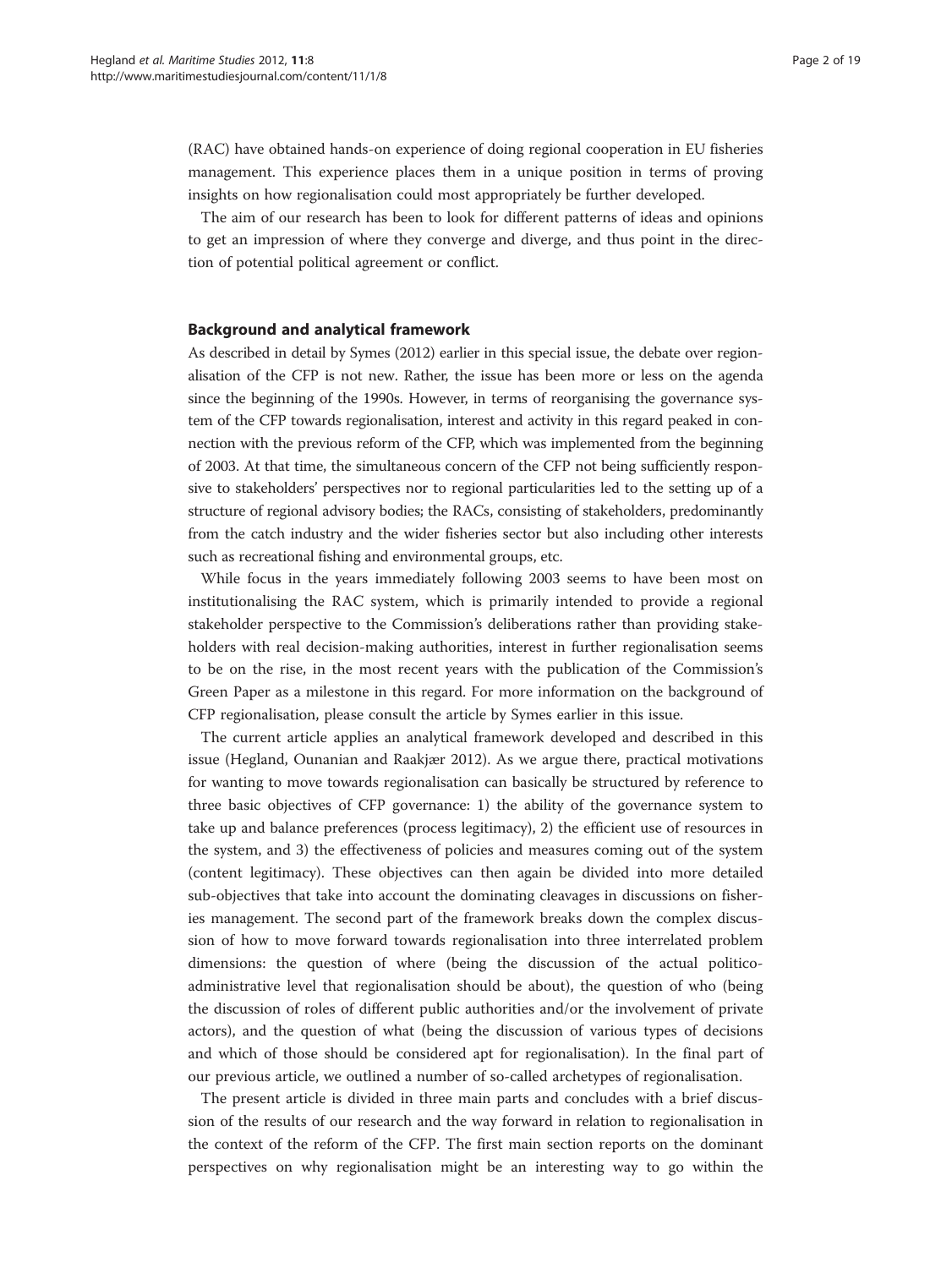governance system of the CFP. Then, the second part presents selected perceptions of how regionalisation could or should in general materialise in practice. Subsequently, the third part presents data on how people perceive the different archetypes of regionalisation of the CFP, when presented with those.

#### Research methods

In the last half of 2009 and first half of 2010, we employed several research techniques in order to collect and solicit opinions on regionalisation from stakeholders and others with an interest in European fisheries management.

The techniques ranged from observation of meetings of RACs (four in total) and various conferences (five in total), over key informant interviews (nineteen in total) and a focus group interview (six participants from the Commission)<sup>1</sup>, to study of selected documents (predominantly some of the position documents submitted to the Commission in relation with the Green Paper consultation process) and a survey of participants in meetings of different RACs. The survey drew its participants from general assemblies and selected meetings of executive committees and working groups of the North Sea, the North Western Waters (NWW), the South Western Waters (SWW) and the Pelagic RACs in 2009. The survey employed both an online questionnaire with e-mail invitations, as well as a traditional, mailed questionnaire to those not completing the online version. The response rate for the survey was 41.9 per cent: 138 responses out of 329 invitations to participate in the survey. The breakdown of participants in the survey reflects the individuals who participate in meetings of the four RACs. Roughly half of the participants in the survey are fisheries sector representatives, a quarter are representatives of various other interest groups and constellations, and the last quarter are made up of scientists, managers and others<sup>2</sup>.

Whereas the interviews and other qualitative sources of material provided us with rich, indepth information on the various perspectives on regionalisation, our survey was designed to provide quantitative measures of perceptions of regionalisation as well as to uncover relations between preferences vis-à-vis regionalisation and particular participant attributes such as primary RAC affiliation, geographical affiliation, and stakeholder type. In particular, the survey was employed to solicit opinions about the different archetypes of regionalisation.

Although this article draws on all the above sources of material, most prominently figures data obtained through interviews and the survey. In relation to all the techniques, standard scientific practice was employed. For details on the methodology of the different techniques, please consult Raakjær et al. ([2010](#page-19-0)).

#### Why should the CFP move towards regionalisation?

As expected, our research presented us with a rich variety of perspectives on why regionalisation of the CFP is an option worth considering and the following sections present some of the main perceptions based upon the values or dimensions invoked in the reasoning.

#### Regionalisation makes the governance system more legitimate

The first category of motivations for regionalisation that we direct our attention to is the value of a governance system that is perceived as legitimate due to its ability to take up and balance preferences of different actors in a fair and just way. Process legitimacy, as this kind of legitimacy is termed, has two sides to it: internal legitimacy, relating to the legitimacy of the process among the user groups subjected to the policy (most importantly fishers and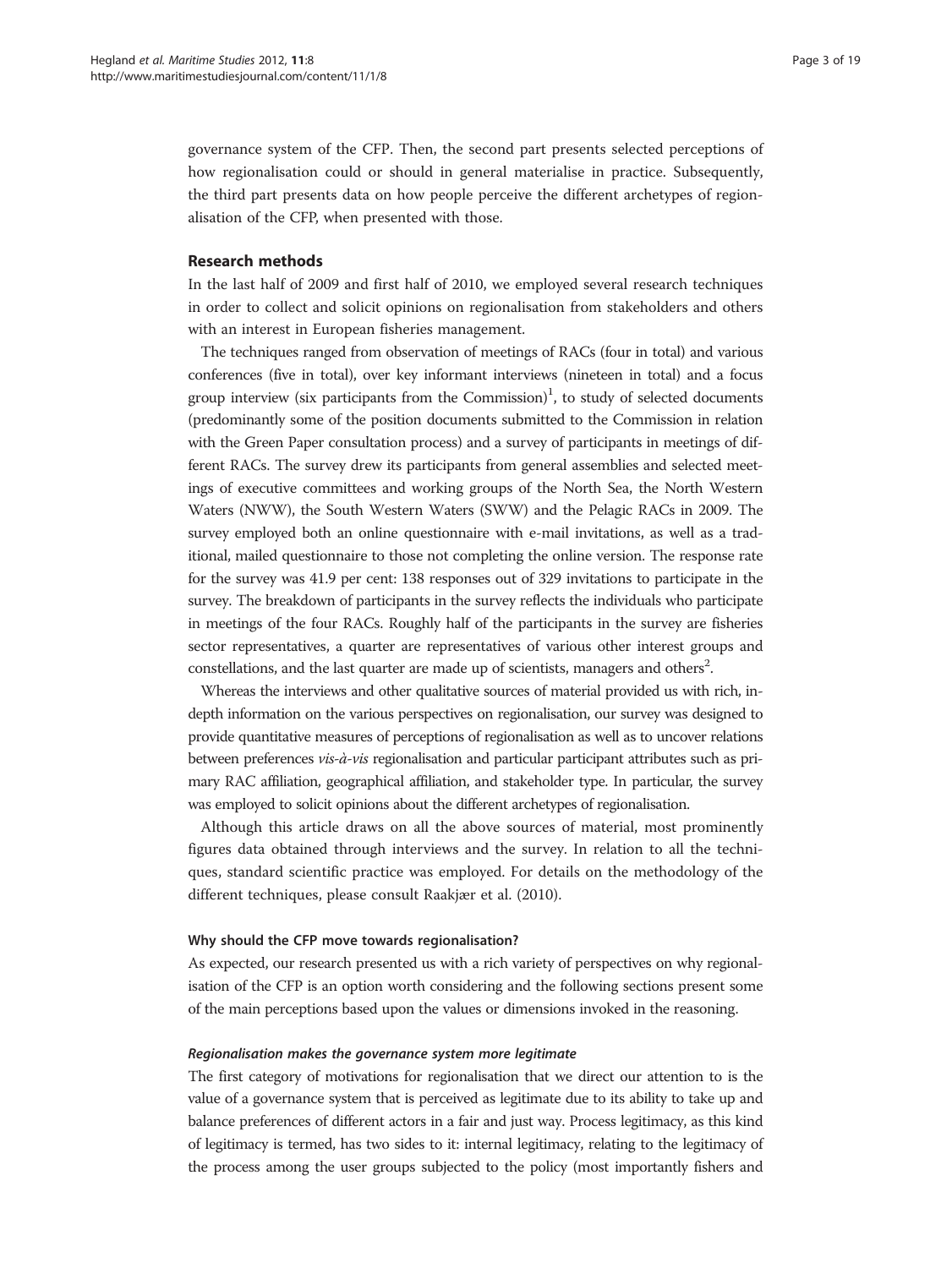vessel owners), and external legitimacy, related to the legitimacy of the process among other interests groups, who to some extent reflect the broader societal interest (Jentoft [2000](#page-19-0)).

When investigating the empirical material, the concern for internal process legitimacy figures as a very important motivation for regionalisation. It is widely perceived that fishers themselves need to be more involved in the management process to avoid noncompliance, and that one way of accomplishing this is through regionalisation. Several of our interviewees indicate that the current system of RACs has not sufficiently solved the issue of providing a feeling of ownership over the adopted fisheries management measures.

The value of regionalisation in relation to process legitimacy is also emphasised in a broader, more general sense, however. Here the focus is less on internal legitimacy and the compliance issue and more on the fact that decentralising authority to a regional level could, in general, increase the feeling of legitimacy by reducing the perceived distance between those taking decisions (at EU level) and those implementing them (at member state level) and being subjected to them—be it fishermen or other stakeholder groups who also have to live with the results of fisheries management. In relation to this, some argue that a regionalised CFP governance system would better facilitate holding those responsible for decisions accountable—which might in fact in itself also impact the nature of the decisions taken. An example of the contrary in the current system is that decisions with direct relevance for only a particular regional sea, such as the Baltic Sea or the North Sea, can be modified or blocked by EU member states without any stake in that sea area. The member states can be tempted to do so because of the perception that the decision(s) in question can in time create a precedent that might be contrary to the blocking member states' interests in the seas where they do have a stake. A regionalised CFP governance system is perceived able to tackle this problem by reducing or altogether removing the need to take decisions pertaining only to specific regional seas at the most central level.

The link between process legitimacy and regionalisation was something we briefly touched upon in our survey of RAC meeting participants, as well. In a series of questions on possible outcomes of regionalisation, survey participants were asked to indicate the importance of different outcomes by for each suggested outcome marking 'Not important at all' (score 1) to 'Very important' (score 5). In the series, one potential outcome related directly to process legitimacy, as the participants were asked to indicate the importance of the outcome of 'Increasing compliance by giving stakeholders a larger say in fisheries management'. Notably, this measure scored second-highest mean (4.15) within the full set of six sub-questions<sup>3</sup> indicating that this is indeed a very important concern—at least when asking a group made up of to a large extent of fisheries sector representatives. Tests for significant difference between means confirm that the importance placed on this outcome measure is greater than the four others<sup>4</sup>, but not as important as an outcome question concerned with taking into consideration local/fishers' knowledge<sup>5</sup>.

#### Regionalisation makes the governance system more efficient

The second category of motivations for regionalisation relates to the objective of efficient use of resources in the governance system. In relation to this a distinction can be made between financial concerns and concerns about limited human resources.

In relation to the use of human resources and general efficiency of the system, several of our interviewees considered it inefficient that the central EU institutions engage in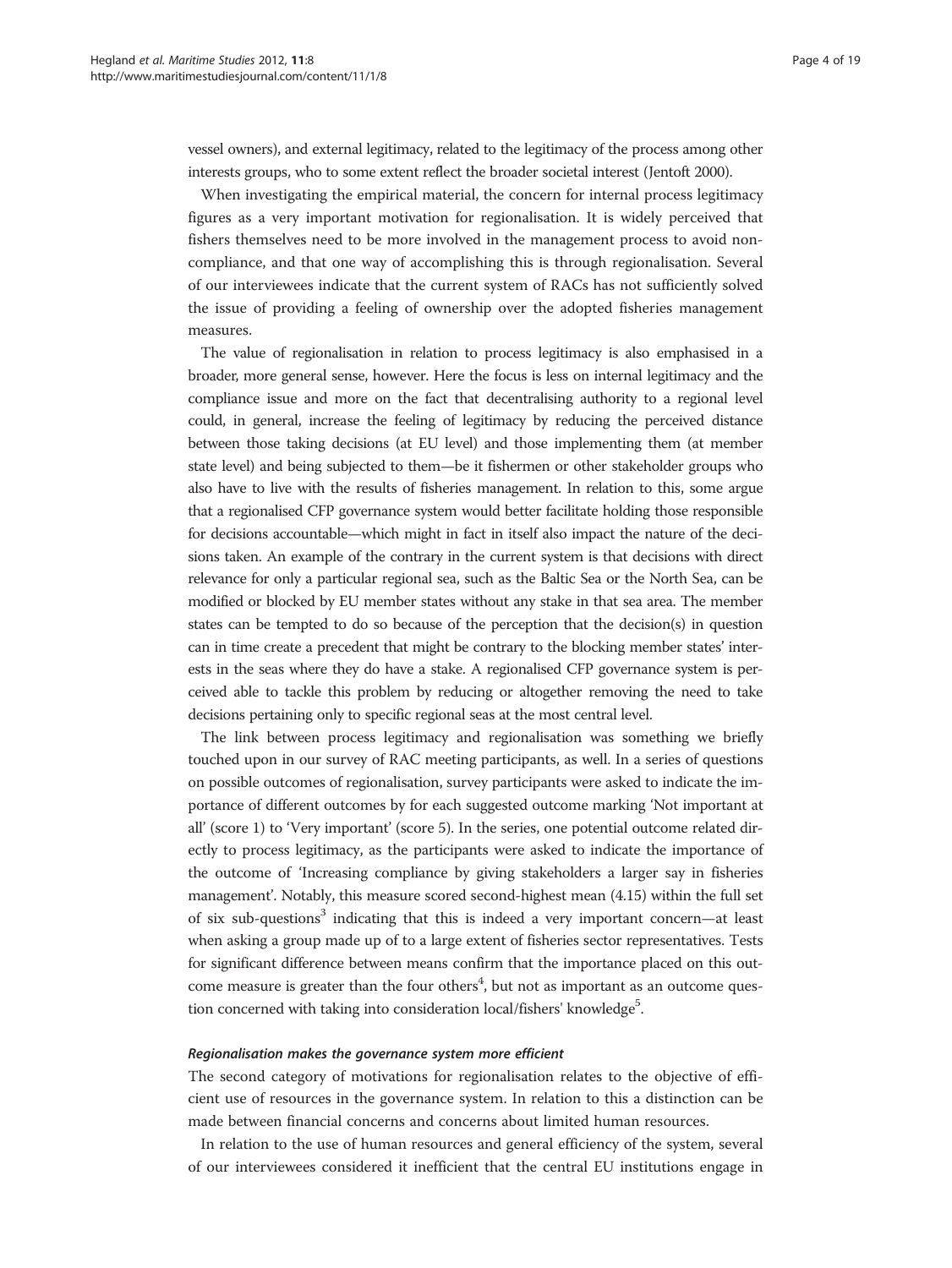and spend time on discussions of miniscule issues applicable only to specific regions or fisheries, described to us by a manager as 'such things as twine thickness and ridiculously small things like that', instead of spending the effort on deciding and developing the overall principles and taking specific decisions that due to their nature must be taken at a central level. This way of operating is widely perceived as a misuse of resources and a distraction from what should really be in focus at the central level, namely the long-term perspective and overall strategic decisions. Several interviewees pointed to the fact that this type of inefficiency was only going to be even more prominent after the entry into force of the Lisbon Treaty (European Union, [2007\)](#page-19-0) in December 2009, which requires more involvement of the European Parliament and thereby also a lengthier decision-making process at central level. The Lisbon Treaty was also raised as a turning point by a fisheries sector representative explaining why previously highly hesitant—predominantly Southern European—member states' fishing sector interests were beginning to support regionalisation, 'the truth is that now with the entry of the Lisbon Treaty and the [...] long period of time that it supposedly will take to make decisions, the concept of regionalisation starts to soak through in the different countries'.

Although the above interviewee argues that interests from Southern European member states have not been left unaffected by the discussion of decreasing efficiency following the entry into force of the Lisbon Treaty, there appears still to be a cleavage on this issue. In our survey—in the series of questions on possible outcomes of regionalisation previously introduced—we asked our participants to indicate to us the importance of 'Relieving the EU central level of tasks (Council, Commission, Parliament)'. Upon examination, the results divided by participants from respectively Northern and Southern Europe<sup>6</sup> indicate a significant discrepancy on the importance placed on this particular outcome. Participants from Northern Europe rank the measure as 3.53 while participants from Southern Europe score a statistically lower average at 2.61<sup>7</sup>. Notably, the difference between the two groups on the outcome measure of relieving the central EU level of tasks produces the greatest difference of all six potential outcomes measured. Roughly 48 per cent from Southern Europe believe this outcome is not important (score 1 or 2), while about 18 per cent from Northern Europe feel that way. Oppositely, about half of the participants from Northern Europe feel that this is an important outcome (score 4 or 5) in comparison to only roughly a quarter of those from Southern Europe. The low emphasis by participants from Southern Europe contributes to this outcome scoring the lowest average for all participants (3.10) of all measured potential outcomes. Consequently, it seems that there is a notable geographical divide on what RAC participants are looking for in regionalisation in relation to the efficiency dimension.

Another kind of system efficiency value of regionalisation emphasised is efficient integration of policies; a main point being that the Marine Strategy Framework Directive<sup>8</sup> (MSFD) (European Parliament and Council [2008\)](#page-19-0), an important environmental policy initiative, presupposes member states working together at regional level and it would therefore be beneficial that the CFP employed a compatible strategy as fisheries is a major anthropogenic pressure on the marine environment. This perception of the potential value of regionalisation is clearly also closely linked to the value of being able to deliver better (integrated) management outputs (see section on effectiveness beneath). Emphasising a preference for more integrated structures to create efficiency (in a broad sense), a manager gave us this description of his perception of the current state-of-affairs when trying to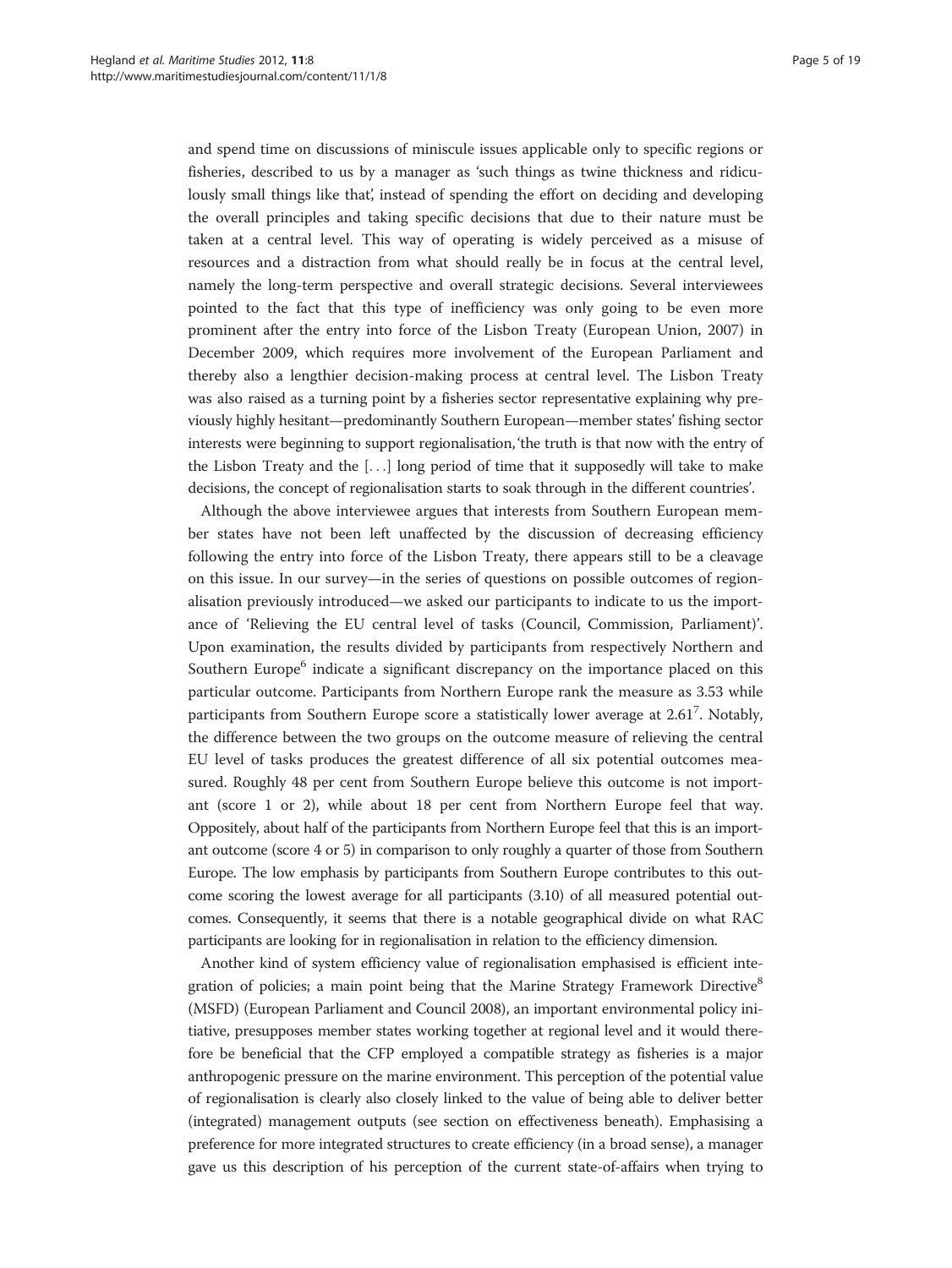unite an environmental policy initiative (though in this case not the MSFD but Natura 2000<sup>9</sup>) with the CFP:

The experience from my current main occupation [...] is that it is very difficult and cumbersome and takes very long time to try to unite the frameworks of Natura 2000 and the CFP. I use this metaphor that I want to put up this poster on the wall. I know what I need. I need a drill and I need a screwdriver. So I go to the toolbox of the CFP to take a drill and a screwdriver. But then the CFP says: no no no, not that easy. You can open my toolbox, but I want you to put in order everything in my toolbox, from big to small, including a hammer and all sorts of instruments that I know I will not use. You have to somehow structure them in line, from big to small, colour by colour, and have everybody who also wants to maybe use that toolbox to have a look at it. [...] And then, after a process of a couple of years, I can finally take my screwdriver and my drill.

Another distinct perspective associates regionalisation closely to a shift towards a management approach where the fisheries sector itself carries a larger share of the costs of management by introducing 'results-based management' and 'reversal of the burden of proof'. In general this approach entails that the fisheries sector, rather than being managed in detail, would be subjected to certain targets or limits to comply with, and—as long as respecting those limits, something which the sector itself would cover the costs of documenting—it may decide for itself on how to stay within the limits. This way of perceiving regionalisation links it closely to the issue of financial efficiency but it is likewise closely linked to the general issue of legitimacy by suggesting that both the system and its outputs will be perceived as more legitimate, at least among fisheries sector interests, if they have themselves been involved in developing the measures.

The importance of this variation of a financial efficiency outcome of regionalisation was to some extent also measured in the series of questions on possible outcomes. In this case the survey gauged the importance of 'Making fisheries management less costly by giving the industry more responsibility'. Although the question related to relieving the EU of tasks (see above) scored the lowest average for all participants (3.10), as explained before this is due to the low importance from Southern Europe pulling down the overall average; by contrast, for the financial efficiency measure, the overall average is universally low. The overall importance placed on reducing costs is significantly lower than the other regionalisation outcomes sub-questions.<sup>10</sup> Apart from the measure regarding the importance of relieving the central EU level of tasks, averages of other measures dwarf this measure's 3.34 overall mean. Currently, EU fisheries stakeholders are not accountable for the costs of oversight, scientific assessments, and other operational expenses, which may explain the relatively lower priority ascribed on reducing costs by the survey participants.

#### Making the policies and measures more effective and thereby legitimate

The third category of motivations is those related to the objective of effectiveness (and subsequently directly associated content legitimacy) of measures and policies. This category of motivations centres on the extent to which a regionalised CFP governance system would better enable the delivery of policies and management measures that realise the policy goals, which are perceived as important—be it conservation, rationalisation, or social/community benefits (Charles [1992\)](#page-19-0).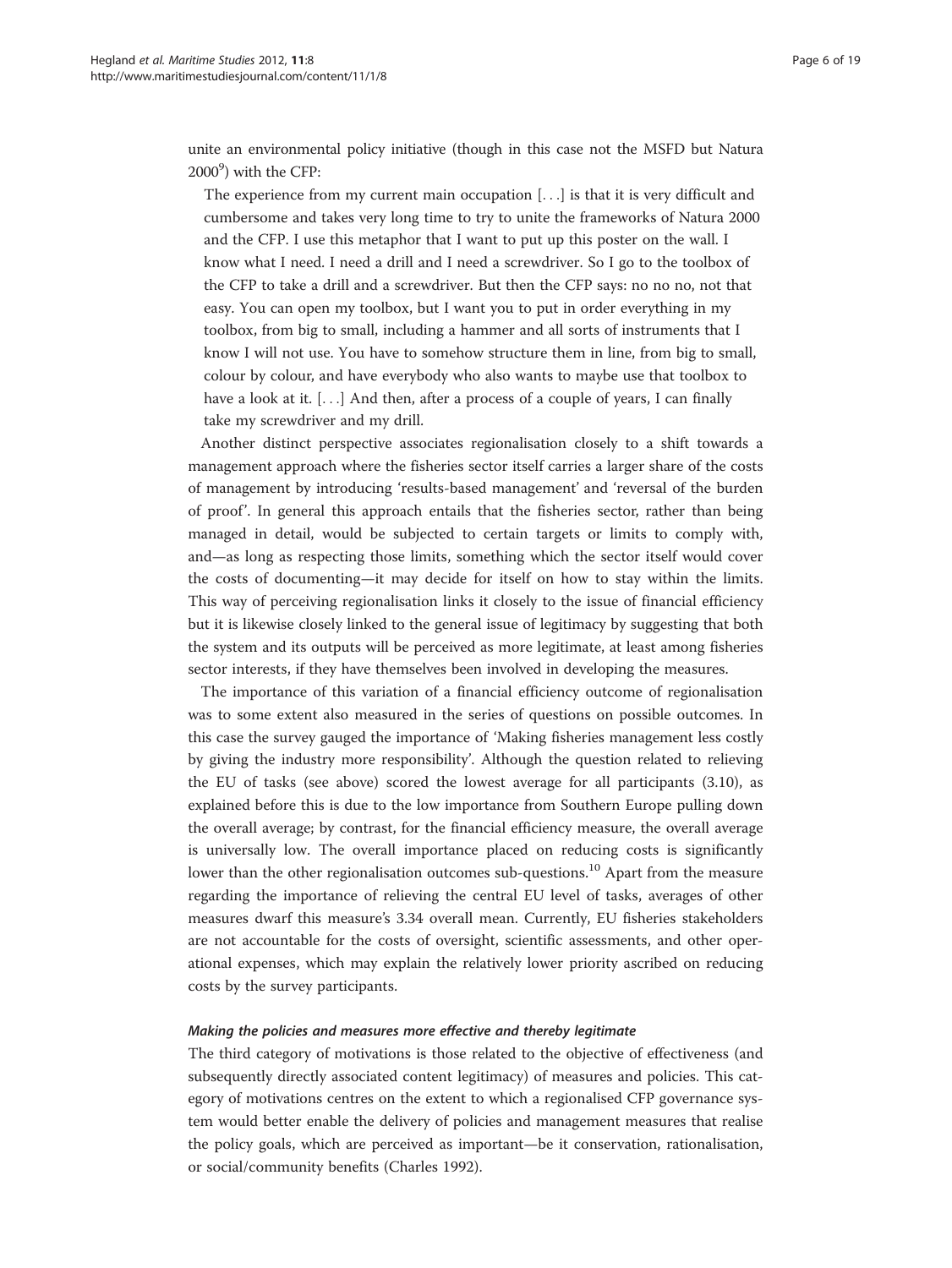On a very general level, the main issue in relation to this objective is the perception that the centralised nature of the current system makes the CFP incapable of responding sufficiently to the diversity of needs in different regions—be it the needs of the regional fishing sectors or the regional ecosystems. Responding in the most suitable way to the needs and interests of, in particular, different segments of the European fishing fleet would, the perception is, be more possible in a system where detailed knowledge of the specifics of the local or regional setting could be put more directly to use in decisions on management. Notably it is not only fisheries sector representatives arguing this, as evidenced by this quote from a representative from a conservationist organisation, who suggest experimenting with taking decisions at 'a more regional or local level where fishermen basically can be more involved in coming up with the solutions that would result in the objectives that have been agreed—because most often you have a number of different choices, different ways to do things'.

The need to make better use of local knowledge was another of the possible regionalisation outcomes that we measured the importance of in the survey. The participants were asked to indicate the importance of 'Providing better management by taking into consideration local/fishermen's knowledge of the system' on the earlier described fivepoint scale and the mean of this proposed outcome proves to be the highest of all outcome means, namely 4.33; indicating the perceived high importance of this outcome<sup>11</sup>.

A slightly different aspect of the quality of fisheries legislation and management relates to the increased time it will take to reach decisions in the area of fisheries at the EU level after the entry into force of the Lisbon Treaty. Several interviewees argued that this in itself requires regionalisation to make sure that the decision-making framework can still respond to emerging needs in a timely manner. This value is strongly associated with the point made during the previous discussion of the efficiency of the system; however, in the present context the concern is about the actual ability to apply timely—and thereby effective—management measures rather than the efficient use of resources but arguably the two are intimately linked.

Another perspective, which is also closely linked to the discussion of efficiency, is the challenge of integrating policies, the perception being that regionalisation can facilitate not only efficient but also better and more correct integration of policies because both environmental policy (represented by the MSFD) and fisheries policy (represented by the CFP) would then have regional set-ups. This perspective was also something we investigated in our survey question on potential outcomes of regionalisation. We measured the importance of 'Integrating fisheries into general maritime policy' and the importance of 'Paving the way for ecosystem-based fisheries management'. Both relate to the priority of wellfunctioning policy integration. Overall, these two measures of integration average close to one another in terms of importance with the maritime question averaging slightly lower than the ecosystem-based management question, 3.74 versus 3.89 respectively. Stakeholder type reveals the most interesting comparisons on these measures. Comparing the overall group of fisheries sector representatives to other stakeholder interests reveals a marked difference in the level of importance placed on these potential outcomes. In the case of representatives of environmental interests, they exclusively selected somewhat (score 4) to 'very important' (score 5) for the ecosystem-based management measure, whereas fisheries sector responses distributed more evenly throughout the answer options with 31 per cent choosing below neutral, 24 per cent selecting neutral, and 45 per cent choosing above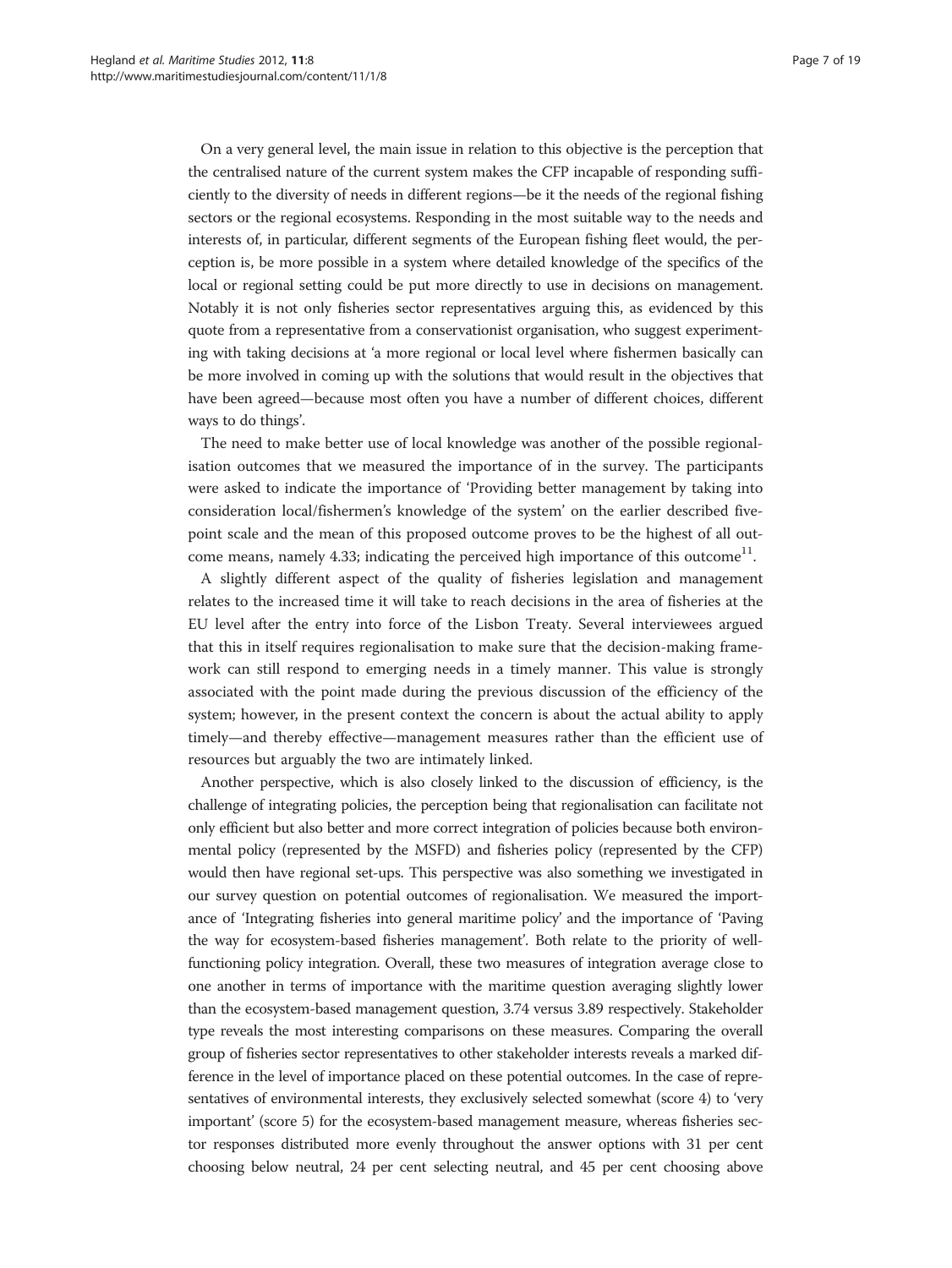neutral. The difference in importance on this outcome represents one of the major cleavages between the EU fisheries stakeholder groups. Perhaps it is not surprising that those working for organisations promoting the environment value ecosystem-based management highly as an outcome; nevertheless, the neutrality of the fishing sector uncovers a discrepancy in the motivations for regionalisation as it does not equate to ecosystem-oriented planning to the same extent for all stakeholder groups.

#### Towards a vision of a regionalised CFP

The following sections contain perspectives on selected issues, which seem to be among the most important in the discussion when trying to settle on how to put regionalisation into practice. These perspectives are organised under three headings, each referring to a particular problem dimension; the dimensions of 'where', 'who', and 'what' (Hegland, Ounanian and Raakjær, [2012](#page-19-0)). Clearly, to some extent the question of how to regionalise is linked to the perceptions of what regionalisation is intended to deliver, which we discussed in the previous section. Likewise, in practice perceptions related to one problem dimension was often closely attached to particular perceptions of the appropriate 'solutions' in relation to the other problem dimensions.

#### Putting the regional seas at the centre of the CFP

The CFP governance system stretches over three, core politico-administrative levels: the central EU level, the intermediary level of regional EU seas (where the embryonic institutional structure is basically represented by the RACs), and the member state level. These politico-administrative levels poorly match the biogeophysical scale levels of the marine ecosystem or the way that the fisheries fleets of the member states operates—often across the waters of several member states and fishing on stocks shared by multiple member states.

Consequently, a problem dimension to address when trying to carve out how regionalisation could be put into practice is the 'where' dimension, in the sense of addressing what scale level(s) that regionalisation should be concerned with and how to organise the politico-administrative level(s), for instance in terms of dividing it up in regional units. Although we found diverging perceptions on these questions, this proved to be the problem dimension where there was most agreement on what regionalisation ought to entail.

Most of our interviewees were of the perception that regionalisation should be about strengthening the intermediary regional seas level; the same was reflected as a general tendency in our other empirical material. Nevertheless, several of our interviewees also pointed to the need for getting management even closer to those affected, meaning regionalisation as a subnational process or by collaboration of fewer member states than those associated with a regional sea area, which would be relevant in cases where only a few member states have interests in a certain sea area. However, it does not seem that there is any great tension between these perceptions; rather, those arguing for a more 'local' regionalisation also generally saw the need for strengthening the intermediary regional seas level and even to some extent were of the opinion that this in itself could facilitate the move towards more 'local' regionalisation by fostering a transition from a centralised management system to a management system built more solidly on the principle of subsidiarity.

The most significant cleavage, within the general agreement that the intermediary regional seas level is what regionalisation should be about, is found between those basically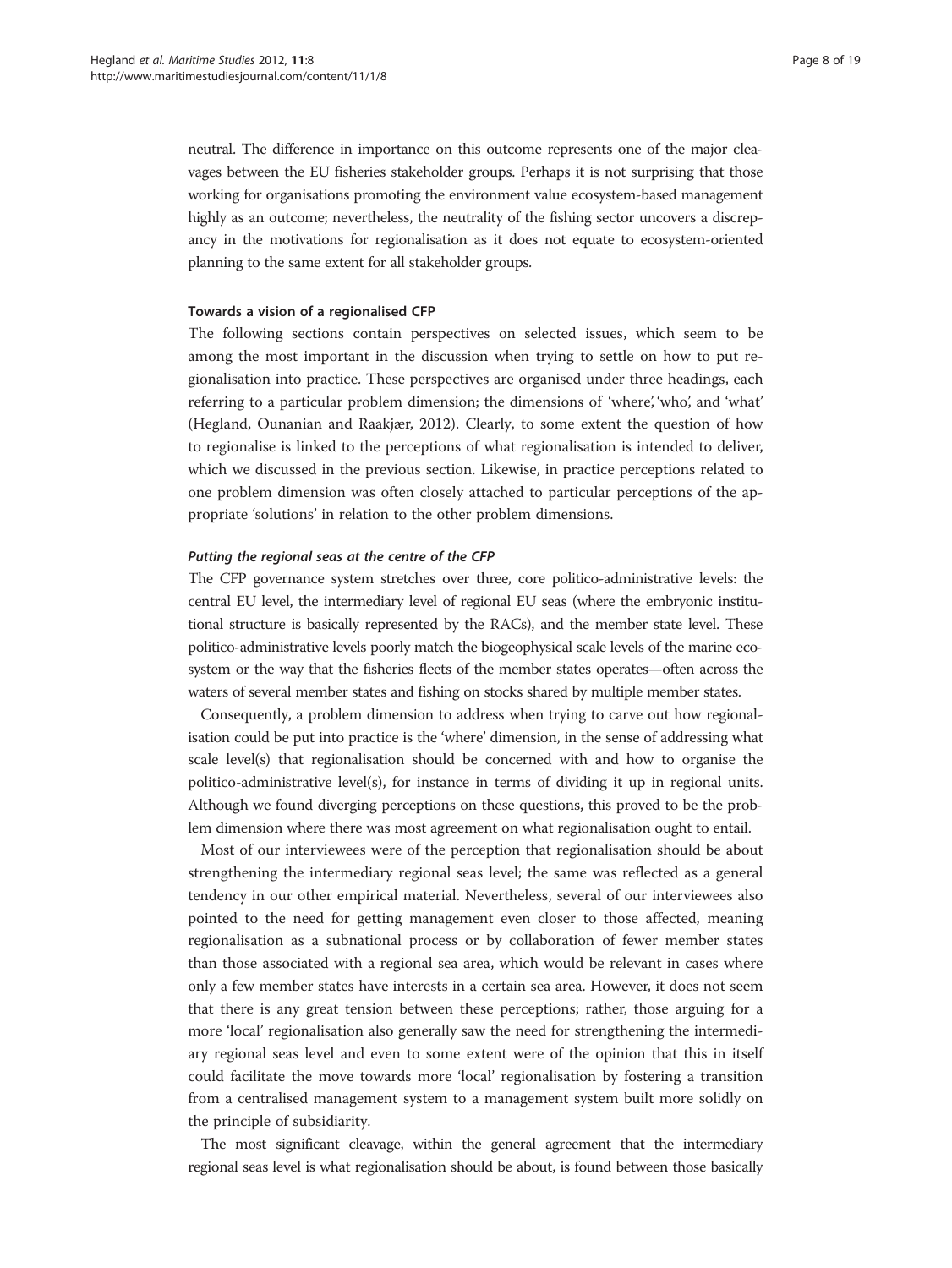favouring regionalisation as something related to the current RAC regions (determined by fisheries policy) and those of the opinion that the geographical units of regionalisation should basically come out of other policy areas (generally environmental policy and the MSFD). From a narrow fisheries perspective building as much as possible on the current system appears preferable and the RACs have been set up to best reflect functional regions within fisheries management. At the same time, others argue that the integration of policies requires that an effort is made to reconcile varying spatial divisions of different policy areas and that the RAC regions are not necessarily the most appropriate for this.

#### Using regionalisation to involve stakeholders more in the governance system

The second problem dimension highlights the question of whom to regionalise to. In other words—based on the perception that regionalisation must involve at least some reshuffling of/or generation of new authorities (broadly conceived) among the actors operating in the governance system—an important discussion relates to who should 'benefit' from this and in what way. Based on our research two main issues are associated to this problem dimension: 1) authority of stakeholders compared to public authorities/governments; 2) role of fisheries sector interests compared to wider societal interests, as well as compared to other economic sectors with a stake in the regional seas.

In relation to the first, the point-of-departure of the CFP is a situation where the stakeholders' role at least at the central EU level<sup>12</sup> is restricted to that of providing advice through the RACs and the Advisory Committee on Fisheries and Aquaculture (ACFA), which following an understanding of different levels of stakeholder involvement, see beneath, represents a low level of stakeholder influence—only being a single notch above 'top-down hierarchical management by the state'.

1) 'Top-down hierarchical management by the state'; where mechanisms for dialogue with users and stakeholders might exist, but only minimal exchange of information takes place and EU/national governments decide what information to share.

2) 'Co-management by consultation'; where extensive formal mechanisms for consultation (and feedback on use of recommendations) with users and stakeholders exist, but all decisions are taken by EU/national governments.

3) 'Co-management by partnership'; where EU/national governments, users, and stakeholders cooperate as decision-making partners in various aspects of management. 4) 'Co-management by delegation'; where EU/national governments have devolved de facto decision-making power to users and stakeholders in relation to various aspects of fisheries management.

5) 'Industry self-management with reversal of the burden of proof'; where the government has devolved wide-ranging management authority to users and stakeholders, who must demonstrate to EU/national governments that management decisions are in accordance with the given mandate.

(Hegland, Ounanian and Raakjær [2012\)](#page-19-0)

As documented in the previous section, there is widespread agreement that getting the decision-making process closer to the stakeholders is a necessary precondition to deliver on the legitimacy-dimension. To many, moving the decision-making process closer to stakeholders equates to moving from a system where stakeholders are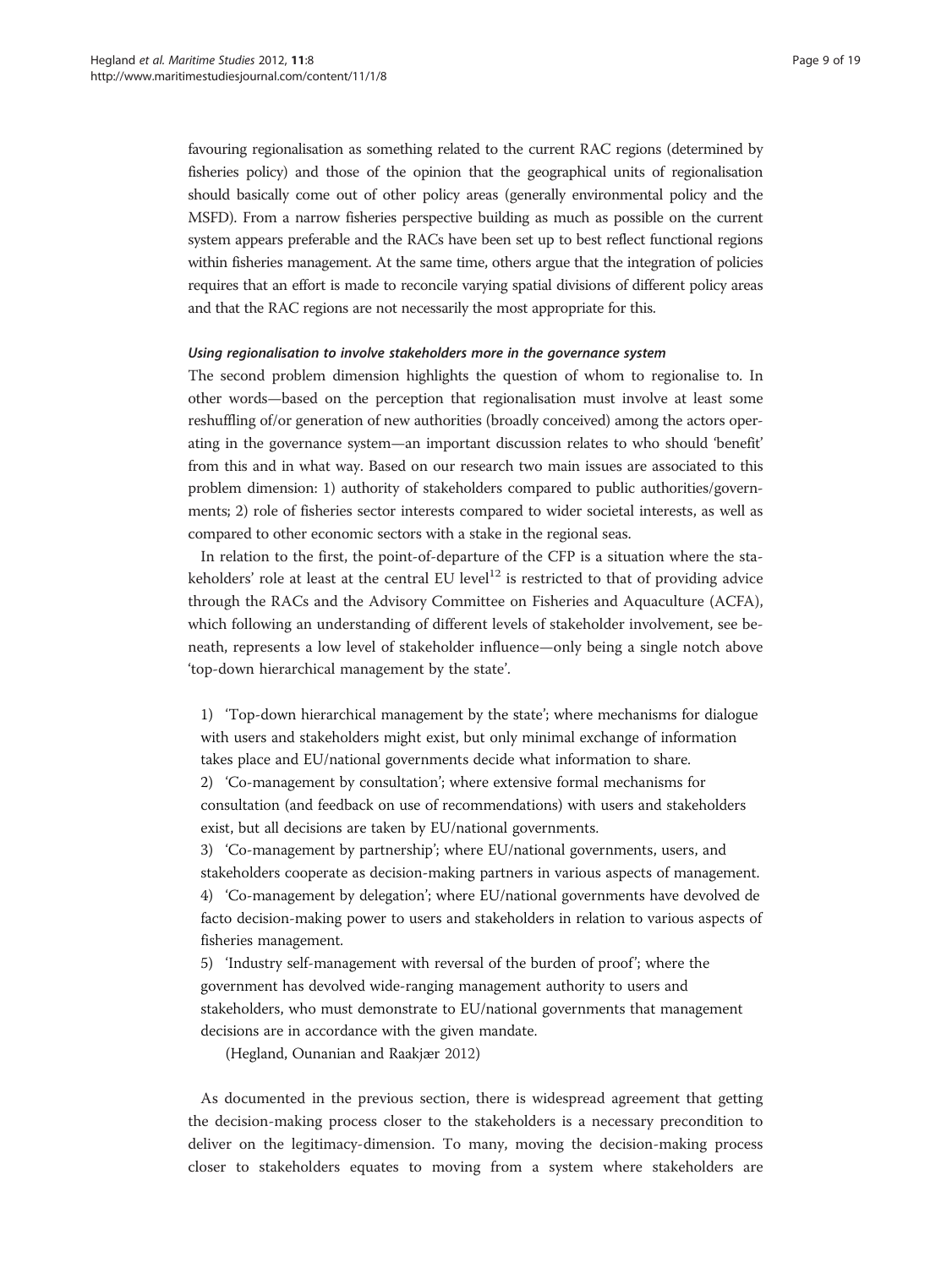exclusively giving advice and thereby being at arm's length from actual decision-making to a system where stakeholders are involved in taking decisions in one way or the other, either as partners in the process or through self-management. However, although a popular perspective, there are also many concerns voiced in this regard, including the capacity of various stakeholders, democratic accountability, as well as legal problems. For more on the legal constraints that regionalisation might be facing, please refer to Symes [\(2012](#page-19-0)) in this issue.

In addition, an important issue remains the role of fisheries sector stakeholders compared to other stakeholders. Here some perceive that industry stakeholders should be at the centre while others perceive that regionalisation should constitute a break with the current practice of giving industry stakeholders a preferential position in the advisory bodies. From the industry perspective, one of our interviewees emphasised that the industry (as opposed to other interest groups) should remain the key player by suggesting to 'bring closer the debates, the consultations, even the decision process, to those who would be affected, and the main affected are us as fishing organisations, as ship owners'.

#### Deciding what authorities to regionalise

Probably the most contentious problem dimension in the debate over regionalisation proved to be the question of what to regionalise. This includes perspectives on whether regionalisation should merely involve strengthening the advisory role of the intermediary regional level or if decision-making capabilities should be moved to the regional level. And obviously, in case of the latter, the question remains as to determine what decisions should be placed at regional level. It seems clear that under the CFP a hierarchy of decisions exists, and some decisions are more suited to keep at central level and others are better suited for regionalising; however, how people perceive that hierarchy varies is in many cases unclear or unarticulated $^{13}$ .

In relation to the question of authorities to be given to the regional level, the first issue concerns the magnitude of authority to be vested with the regional level. Here perspectives spread over a scale ranging from the regional level being purely advisory vis-à-vis the EU central level (generally taking policy-decisions) and/or the member states (generally taking implementation decisions), over variations of 'binding advice', to the regional level being awarded specific, limited decision-making powers on regional matters, which are then expanded as we get further towards the end of the scale. In the most pronounced visions of regionalisation only authority over the most essential decisions are to be maintained at the central EU level.

A purely advisory version of regionalisation without any decision-making competence being delegated is by many considered a weak instance of regionalisation; however, this is a relatively uncomplicated type of regionalisation to put into practice, as it does not pose legal problems—as one manager put it in an interview, 'it is just a policy recommendation, even as an representative from a non-governmental organisation you can recommend something, that is easy, and that has not serious requirements on structure, mandate, legal status, and things like that.' This is a pragmatic argument but is does carry weight in the context of policy-reform—not least in circles of managers and policy-makers. On the other hand, others perceive that there is a great risk that this does not create significantly more feeling of regional ownership over management among stakeholders than the current RAC system has done, which is exactly a system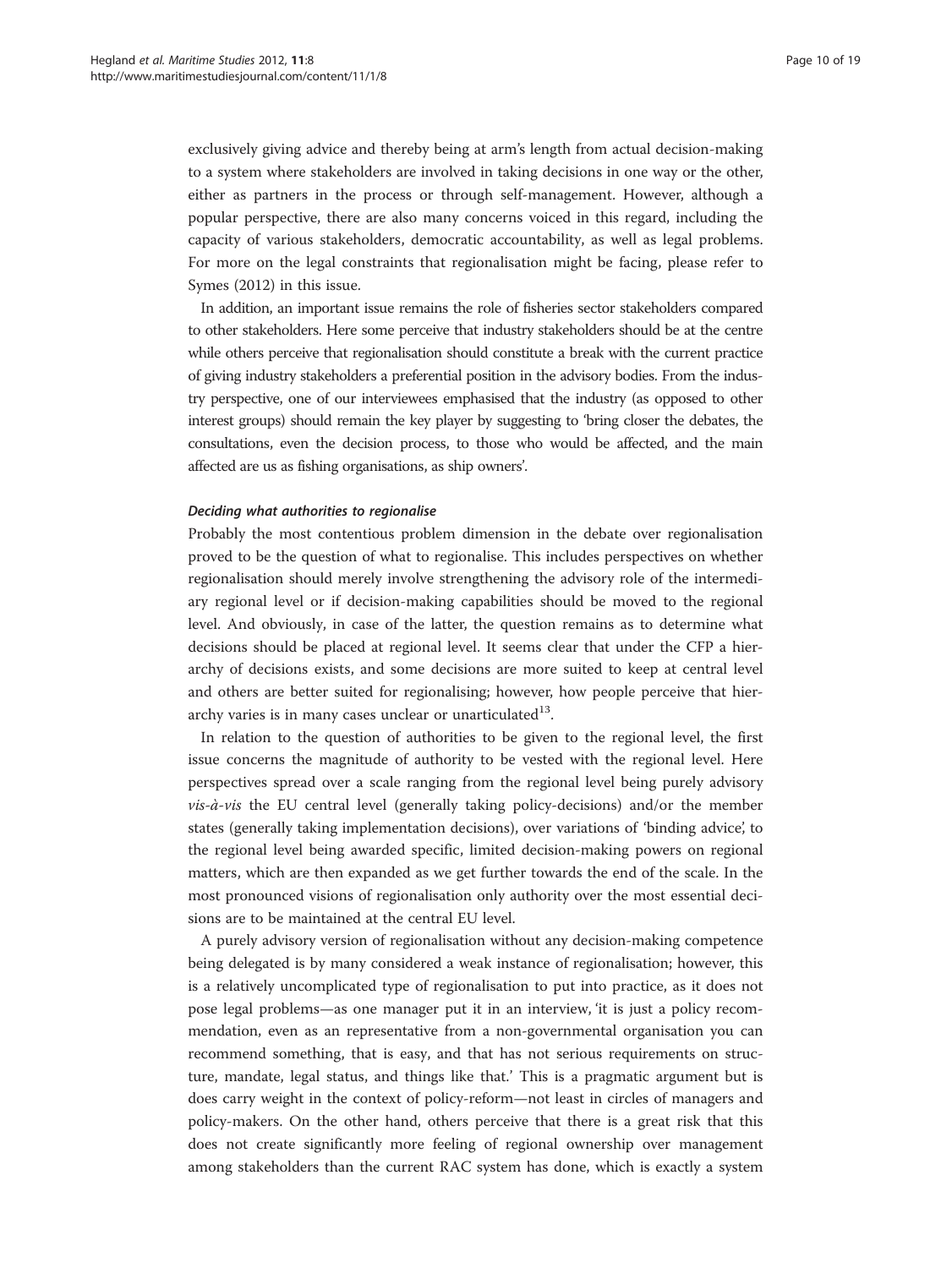where the regional level provides advice to the central level. Consequently, where this approach may provide for regionally more tailor-made management, which will enjoy content legitimacy, the benefits in terms of process legitimacy might be limited.

When considering regionalising some degree of real decision-making authority, which is by many perceived as preferable as it would potentially provide for both legitimacy and efficiency benefits, one cited concern relates to the potential risk of regionalising too much—in the sense of regionalising authority that rightfully should be kept at the central level; e.g. in order to ensure that the industry, which is part of a common market, operates on a level playing field. Although room for competition between regions should be allowed so that best practice can be developed, it is perceived as important that regionalisation does not lead to varying degree of fulfillment of the overall objectives and principles across regions. Other concerns relate to the legal problems involved in delegating decision-making authority as well as the lack of democratic oversight at regional level, where no traditional, democratic representative structures exist.

## Variations in perceptions of regionalisation models

As some of the final questions in our survey we asked our population of RAC meeting participants to score their level of approval or disapproval for five possible models of regionalisation, 'archetypes', plus the option of retaining the present system (referred to as 'Present Structure'), as well as pick their top choice and least desirable model.

The five regionalisation models, which were intended to help us explore aspects of the preferences in relation to the different underlying problem dimensions in designing regionalisation, included 1) a 'Nationalisation model', a model of decentralisation rather than regionalisation, under which the member state level would be the new centre for fisheries management decisions; 2) a 'Cooperative Member State Council' (CMSC) model, under which member states' authorities would work increasingly together at regional level but without formally changing the present structures or allocation of authorities; 3) a 'Regional Fisheries Management Organisation' (RFMO) model, under which member states' authorities working jointly in a regional organisation would be awarded wide-ranging decision-making powers in relation to regional fisheries management but where stakeholders would be kept at arm's length as advisors to the process only, 4) a 'Regional Fisheries Co-management Organisation' (RFCOMO) model, that resembles the RFMO but instead of keeping stakeholders as advisors they are invited into the decision-making process as partners; and, finally, 5) a 'Regional Marine Management Organisation' (RMMO) model, under which fisheries management would be taken care of as one of more issues by a regional organisation awarded wide authorities for regional marine management at large. The three last models can be viewed as variations of a theme, namely regional management organisations.

The full descriptions of the models, as they appeared in the survey, can be found beneath and a more thorough discussion of the models and their selection can be found earlier in this issue (Hegland, Ounanian and Raakjær [2012](#page-19-0)).

The member states are awarded the responsibility for the conservation of resources in their own Exclusive Economic Zones. Issues relating to shared stocks would be sorted out through a system of bilateral agreements between member states or any other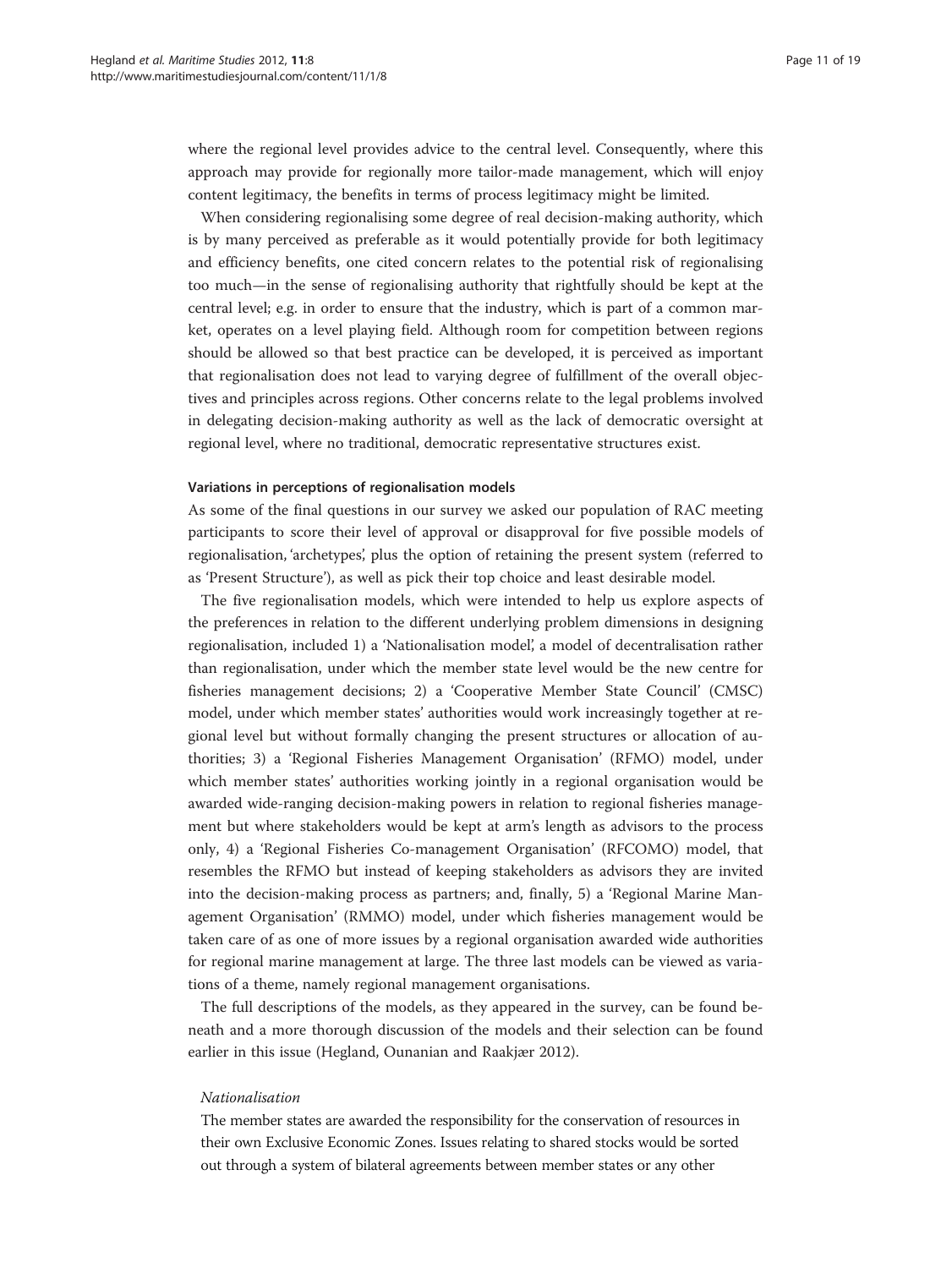arrangements that the member states themselves deem necessary. The level of involvement of stakeholders would be an issue for the individual member state to decide.

Regional Fisheries Management Organisations Under this model the member states would be given wide authority for fisheries conservation on the condition that the member states with fishing interests in a regional sea area establish a regional fisheries management organisation (RFMO) to deal with fisheries management issues specific to that area. A general framework for regional approaches will be provided by the central EU institutions. The stakeholders' input will continue to be channelled through the RAC. However, the RAC would in most cases advice the RFMO rather than the central EU institutions. The exact extent to which stakeholders' input is given weight in the decision-making process of the RFMO is up to that organisation on a case-by-case basis.

Under this model the member states would be given wide authority for fisheries conservation on the condition that the member states with fishing interests in a regional sea area establish a regional fisheries co-management organisation (RFCOMO) to deal with fisheries management issues specific for that area. A general framework for regional approaches will be provided by the central EU institutions. The RACs would cease to exist; instead stakeholders, scientists, and member states' administrators would work together within the RFCOMO to determine the best strategies for their regional area.

Regional Marine Management Organisations Under this model the member states would set up regional marine management organisations (RMMO) with responsibility for coordinating all matters relating to the regional sea areas. Stakeholders from all sectors would be involved in some form—either as advisors or in a more co-management-like structure. The RACs could continue to operate, but would only be providing advice as one of the affected sectors of the RMMO. Alternatively, the current RACs could be opened for a wider group of stakeholders. A general framework for regional approaches will be provided by the central EU institutions.

The institutional structure and formal distribution of powers remains largely unchanged. However, the member states with fishing interests in a regional sea area establish minicouncils to deal with fisheries management issues specific to that area. These mini-councils forward their recommendations for formal approval to the overall EU Fisheries Council. The RAC would in most cases advice the mini-council rather than the central EU institutions. The exact extent to which stakeholders' input is given weight in the recommendations of the mini-council is up to that mini-council on a case-by-case basis.

It should be noted that the models remain rough outlines of the intended institutional structures, closer to fisheries institutional archetypes than fully developed governance models. Moreover, the survey participants were specifically asked to disregard legal problems of implementing a model so what we gauge is in principle their preference rather than what they believe most likely to materialise.

#### Looking for regional differences in the perceptions of regionalisation archetypes

In the first question relating to the archetypes, we asked the survey participants to score their level of approval for each of the variations. The participants could choose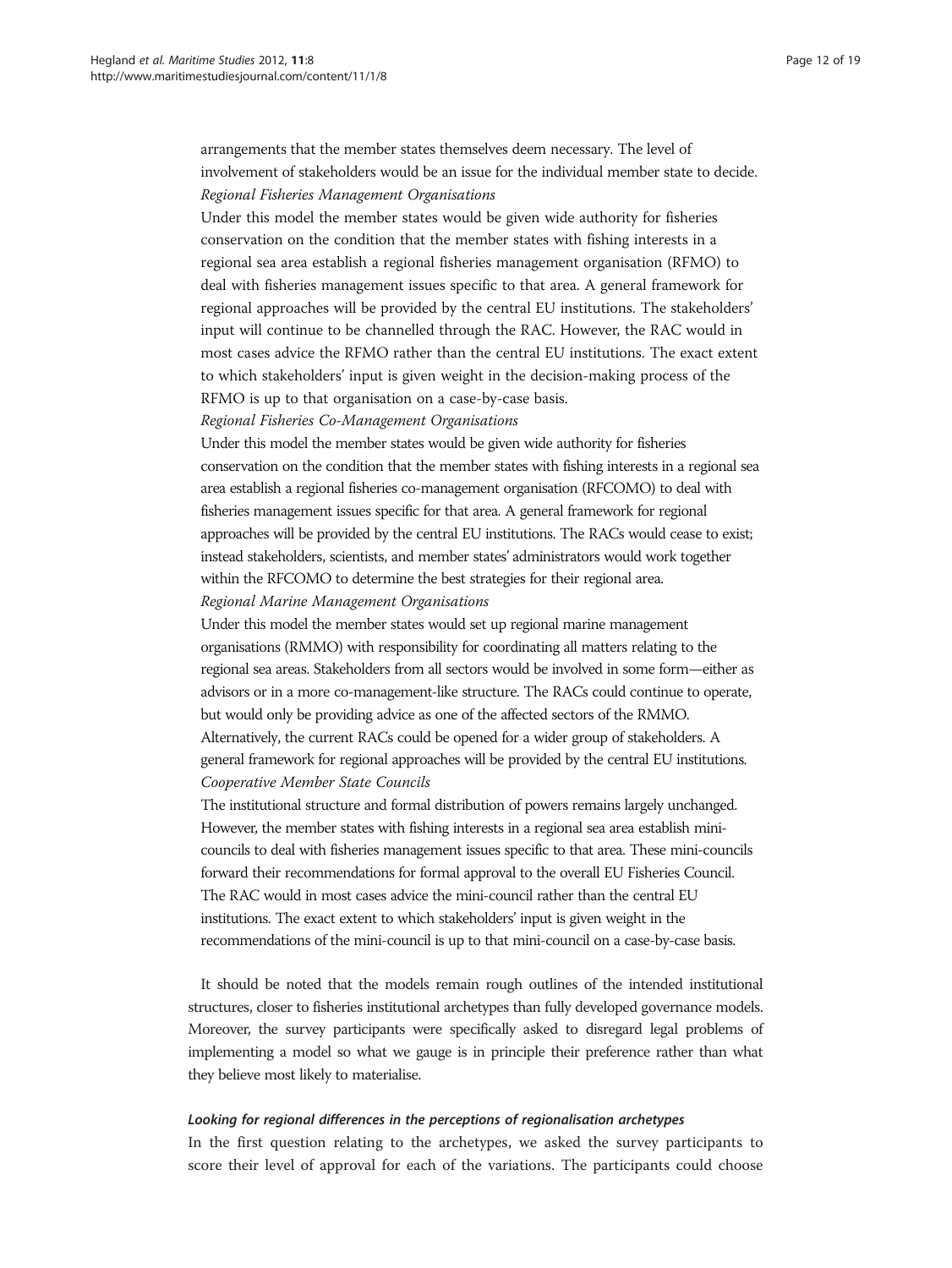<span id="page-13-0"></span>between answers ranging from 'I would approve' (score 1) to 'I would disapprove' (score 5) with a neutral midpoint and statements of moderated approval or disapproval. Figure 1 summarises the four RACs' and the total population's aggregate approval of all six options (five plus 'Present structure').

After scoring the degree of approval for each of the six models, participants were asked to select their top choice and least desirable model with the option to select 'None of the above' included. Table [1](#page-14-0) summarises the frequencies and relative percentages delineated by RAC as well as the total for our population for the selection of top choice.

Our data shows that there is a statistical association<sup>14</sup> between the RAC that the survey respondent is most active in and top choice model. This means that a person's primary RAC is somewhat predictive of the model he or she picks as the top choice. However, the association between RAC and least desirable model, for which we have not provided a table, is not significant due to high disapproval of the Nationalisation model dispersed over the four RACs; in total 41.38 per cent picked the Nationalisation model as least desirable. Nonetheless, we did notice a stronger tendency for the SWW RAC participants to find the Nationalisation model to be least desirable leading us to test if there was a geographical divide on the issue and indeed that turned out to be the case<sup>15</sup>. Approximately half of those from Southern Europe selected the Nationalisation model as the least desirable model whereas this was only the case for roughly a quarter of those from Northern Europe. This pattern may stem from a combination of Northern Europeans being generally more dissatisfied with the current centralised system and Southern Europeans putting more emphasis on access to waters and funding opportunities. The finding is supported

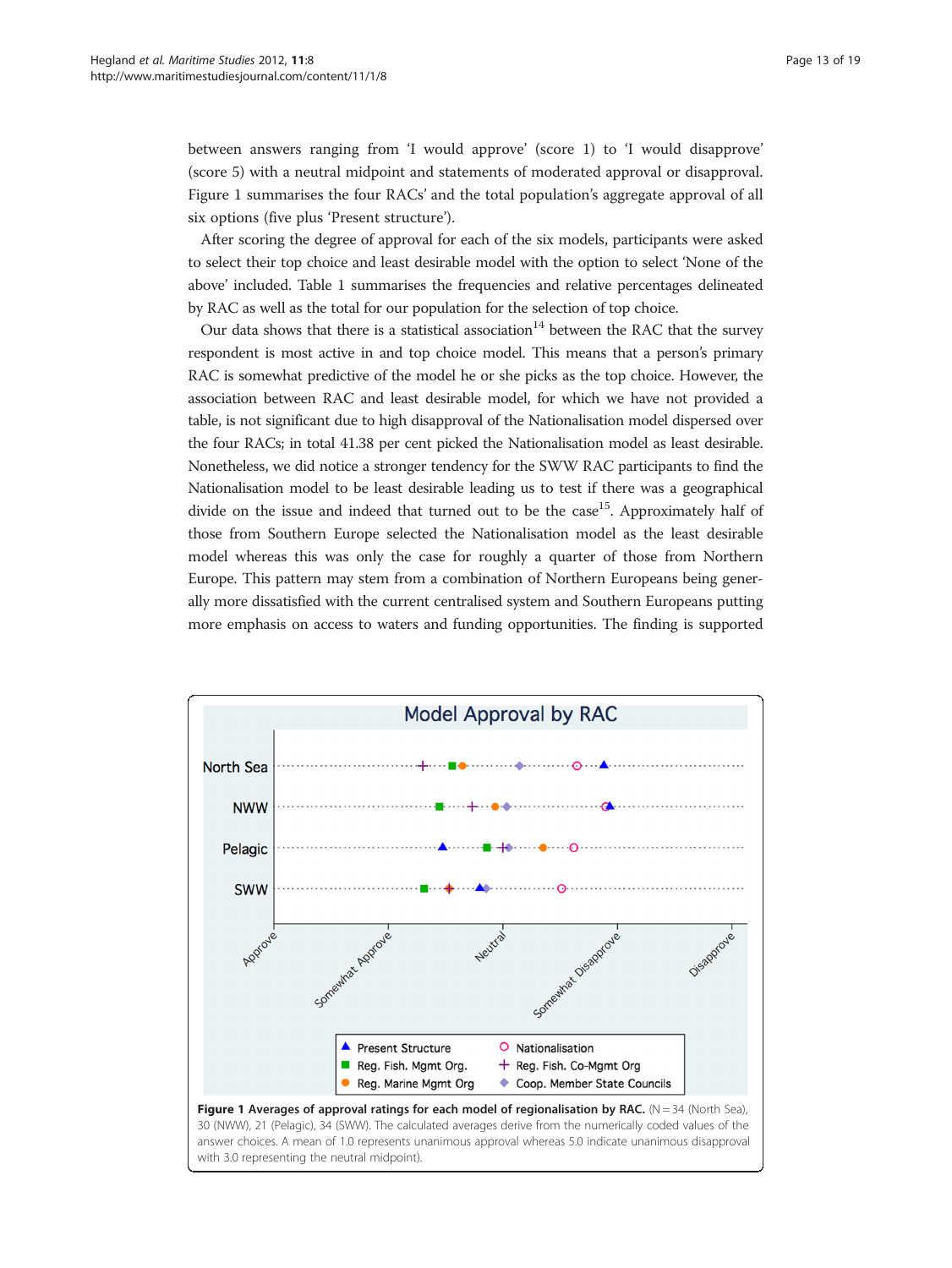| Top<br>choice | None of the<br>above | Present<br>structure |                |        | National. RFMO RFCOMO RMMO |                | Coop.<br>MSC   | <b>TOTAL</b> |
|---------------|----------------------|----------------------|----------------|--------|----------------------------|----------------|----------------|--------------|
| North Sea     | $\mathbf 0$          | $\mathbf 0$          | 3              | 5      | 12                         | 6              | 8              | 34           |
| Row %         | 0.00                 | 0.00                 | 8.82           | 14.71  | 35.29                      | 17.65          | 23.53          | 100.00       |
| Column %      | 0.00                 | 0.00                 | 60.00          | 22.73  | 34.29                      | 31.58          | 47.06          | 29.06        |
| <b>NWW</b>    | $\overline{2}$       | 3                    | $\overline{2}$ | 5      | 12                         | 4              | $\overline{2}$ | 30           |
| Row %         | 6.67                 | 10.00                | 6.67           | 16.67  | 40.00                      | 13.33          | 6.67           | 100.00       |
| Column %      | 40.00                | 21.43                | 40.00          | 22.73  | 34.29                      | 21.05          | 11.76          | 25.64        |
| Pelagic       | 1                    | 7                    | $\mathbf 0$    | 4      | 4                          | $\overline{2}$ | 3              | 21           |
| Row %         | 4.76                 | 33.33                | 0.00           | 19.05  | 19.05                      | 9.52           | 14.29          | 100.00       |
| Column %      | 20.00                | 50.00                | 0.00           | 18.18  | 11.43                      | 10.53          | 17.65          | 17.95        |
| <b>SWW</b>    | $\overline{2}$       | 4                    | $\mathbf 0$    | 8      | $\overline{ }$             | $\overline{7}$ | 4              | 32           |
| Row %         | 6.25                 | 12.50                | 0.00           | 25.00  | 21.88                      | 21.88          | 12.50          | 100.00       |
| Column %      | 40.00                | 28.57                | 0.00           | 36.36  | 20.00                      | 36.84          | 23.53          | 27.35        |
| <b>TOTAL</b>  | 5                    | 14                   | 5              | 22     | 35                         | 19             | 17             | 117          |
| Row %         | 4.27                 | 11.97                | 4.27           | 18.80  | 29.91                      | 16.24          | 14.53          | 100.00       |
| Column %      | 100.00               | 100.00               | 100.00         | 100.00 | 100.00                     | 100.00         | 100.00         | 100.00       |

<span id="page-14-0"></span>Table 1 Frequencies and percentages by RAC for the 'top choice' model

(N = 117. The row percentage indicates the percentage within the RAC with the column percentage listed below represents the amount from the RAC making up the model preference).

by the fact that a related pattern can be found in connection with the Present Structure, which is selected as least desirable by more Northern European than Southern Europeans.

Returning to Figure [1](#page-13-0) above, some findings emerge when examining the plot of approval means. First, there is a significant<sup>16</sup> split along the four RACs on the Present Structure. The North Sea and NWW RACs both disapprove of the Present Structure, whereas participants from the Pelagic and SWW RACs fall between neutrality and approval of the current system. Consequently, the drive for reform seems considerably stronger in the North Sea and NWW RACs.

Likewise, the results for the CMSC model draw an interesting picture. The approvaldisapproval rating (Figure [1](#page-13-0)) for all participants for this model averages to 3.00, an indication of exact neutrality or an average of two extremes. Moreover, the mean plots reveal that this model sits closest to neutral for all four RACs under observation (North Sea, 3.14; NWW, 3.03; Pelagic, 3.05; SWW, 2.86). Looking at Table 1 and the frequencies for selection as least desirable model, for which we have not provided a table, reveals a sort of 'love it, or hate it' dichotomy. The North Sea RAC displays this phenomenon most clearly as eight (23.5 per cent) North Sea participants selected the model as the top choice and seven (20 per cent) chose it as the least desirable model. A possible explanation to this might be that among our models this one is likely associated with the largest number of actual practical variations, which differ significantly in terms of 'how far' they will take regionalisation (Hegland, Ounanian and Raakjær [2012](#page-19-0)). Moreover, this particular model is not as strongly institutionalised and might lack the regional identity that many seem to look for in regionalisation but to others may be viewed as attraction.

The RFCOMO model ranked highest in terms of top choice (Table 1), exceeding the next top rated model, RFMO by 10 per cent. In terms of approval means (Figure [1\)](#page-13-0), the RFMO model averages to a level associated with the greatest degree of overall approval (2.50) and the co-management version is associated with slightly lower levels of approval (2.64).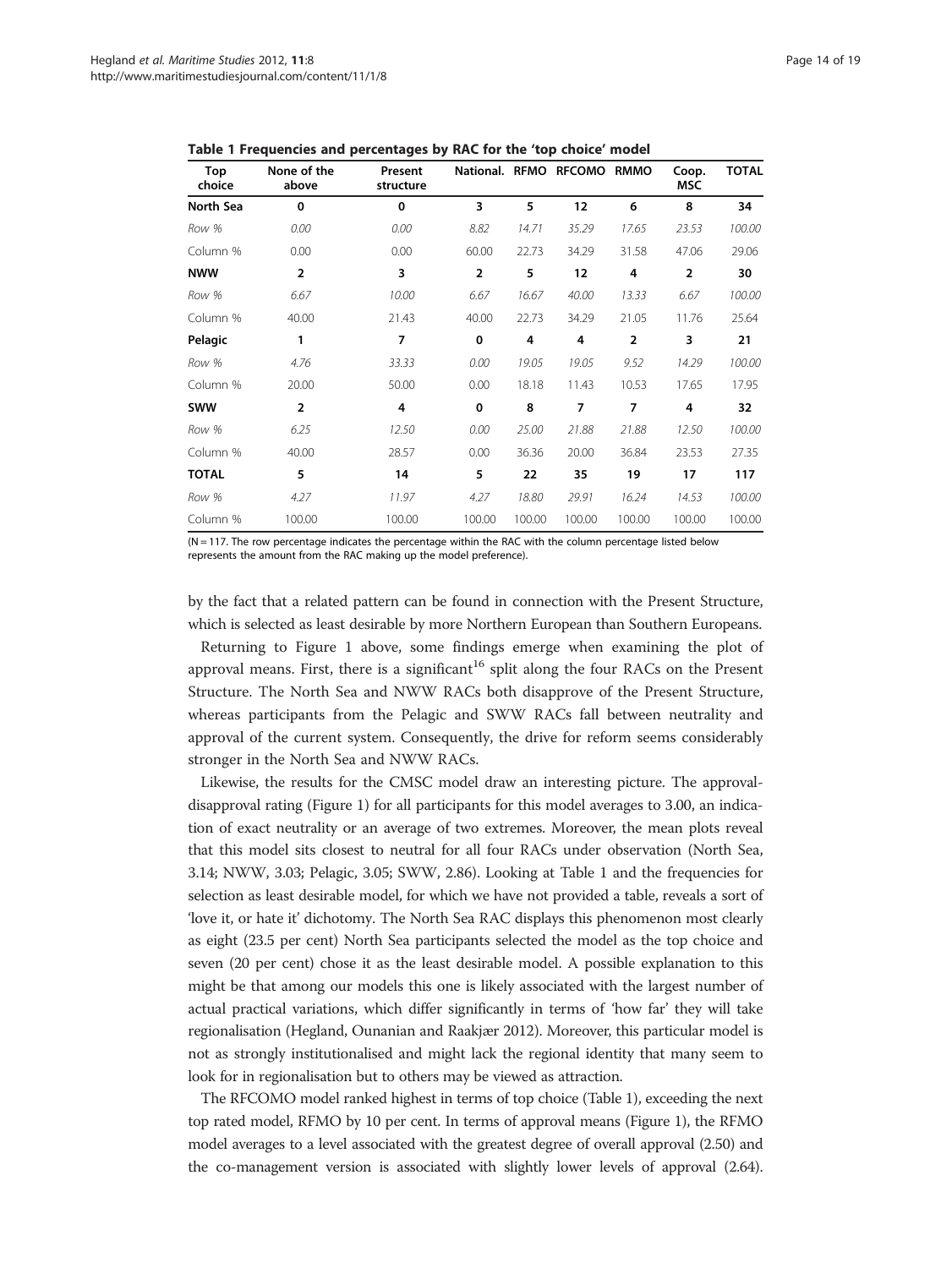Notably, as well, in relation to least desirable model, these two variations of regional management organisation models receive the lowest share of selections, both drawing only 3.51 per cent, indicating that these are generally favourably perceived and appear as the worst options to very few. The approval mean of the RMMO is 2.81, which places it close to the two other regional management organisation models. However, the RMMO attracts slightly less top choices than the RFMO and considerably less than the RFCOMO. In general the three regional management organisation models score relatively high without exhibiting the love-hate dichotomy of the CMSC model. The preference for the RFCOMO reflects well that many are, as discussed earlier in this article, looking towards regionalisation as an opportunity to bring stakeholders closer to the decision-making process.

In general, in terms of model preferences, it should be noted that the Pelagic RAC remains an outlier. The survey participants from the Pelagic RAC are less enthused by the models outlined and are less hostile to the current system. Likely, for the Pelagic RAC a special solution will have to be made, like it has in the current framework, where the Pelagic RAC and the Long Distance RAC exist as the only two structured along certain types of fishing rather than along a geographical region.

#### Perceptions of the archetypes across the stakeholder community

Table 2 aims to illustrate the diversity of preferences, as well as the general convergence of preference for regional management organisation models. Nonetheless, readers should recall that the number of participants in each stakeholder category is not uniform nor does the type of stakeholder dictate preference for particular models when interpreting the table.

As evidenced by Table 2, the three models in the theme of regional management organisations gather significant support among all types of survey participants. Noteworthy, however, is the limited support for the RMMO among industry survey participants compared to other groups. This supports the finding reported earlier that

| Top choice model         | Industry       | <b>Multiple</b><br>interests | Conservation<br>organisation | Member state<br>representative | Science/<br>research |
|--------------------------|----------------|------------------------------|------------------------------|--------------------------------|----------------------|
| None of the Above        | 5.5%           | 6.7%                         | 15.4%                        | 0%                             | 0%                   |
| Frequency                | 3              |                              | 2                            | $\Omega$                       | $\Omega$             |
| <b>Present Structure</b> | 14.6%          | 13.3%                        | 0%                           | 0%                             | 13.3%                |
| Frequency                | 8              | 2                            | 0                            | $\Omega$                       | 2                    |
| <b>Nationalisation</b>   | 7.3%           | 6.67%                        | 0%                           | 0%                             | 0%                   |
| Frequency                | $\overline{4}$ |                              | 0                            | $\Omega$                       | $\Omega$             |
| Reg. Fish. Mgmt Org      | 20.0%          | 26.7%                        | 0%                           | 22.2%                          | 13.3%                |
| Frequency                | 11             | $\overline{4}$               | $\Omega$                     | 2                              | 2                    |
| Reg. Fish. Co-Mgmt Org   | 25.5%          | 20.0%                        | 61.5%                        | 11.1%                          | 26.7%                |
| Frequency                | 14             | 3                            | 8                            |                                | 4                    |
| Reg. Marine Mgmt Org     | 5.5%           | 26.7%                        | 23.1%                        | 33.3%                          | 40.0%                |
| Frequency                | 3              | $\overline{4}$               | 3                            | 3                              | 6                    |
| <b>Cooperative MSC</b>   | 21.8%          | 0%                           | 0%                           | 33.3%                          | 6.7%                 |
| Frequency                | 12             | 0                            | 0                            | 3                              |                      |

|  |  |  |  | Table 2 Top choice model by survey participant type |  |
|--|--|--|--|-----------------------------------------------------|--|
|--|--|--|--|-----------------------------------------------------|--|

 $(N = 107$ . Percentage and frequency both presented).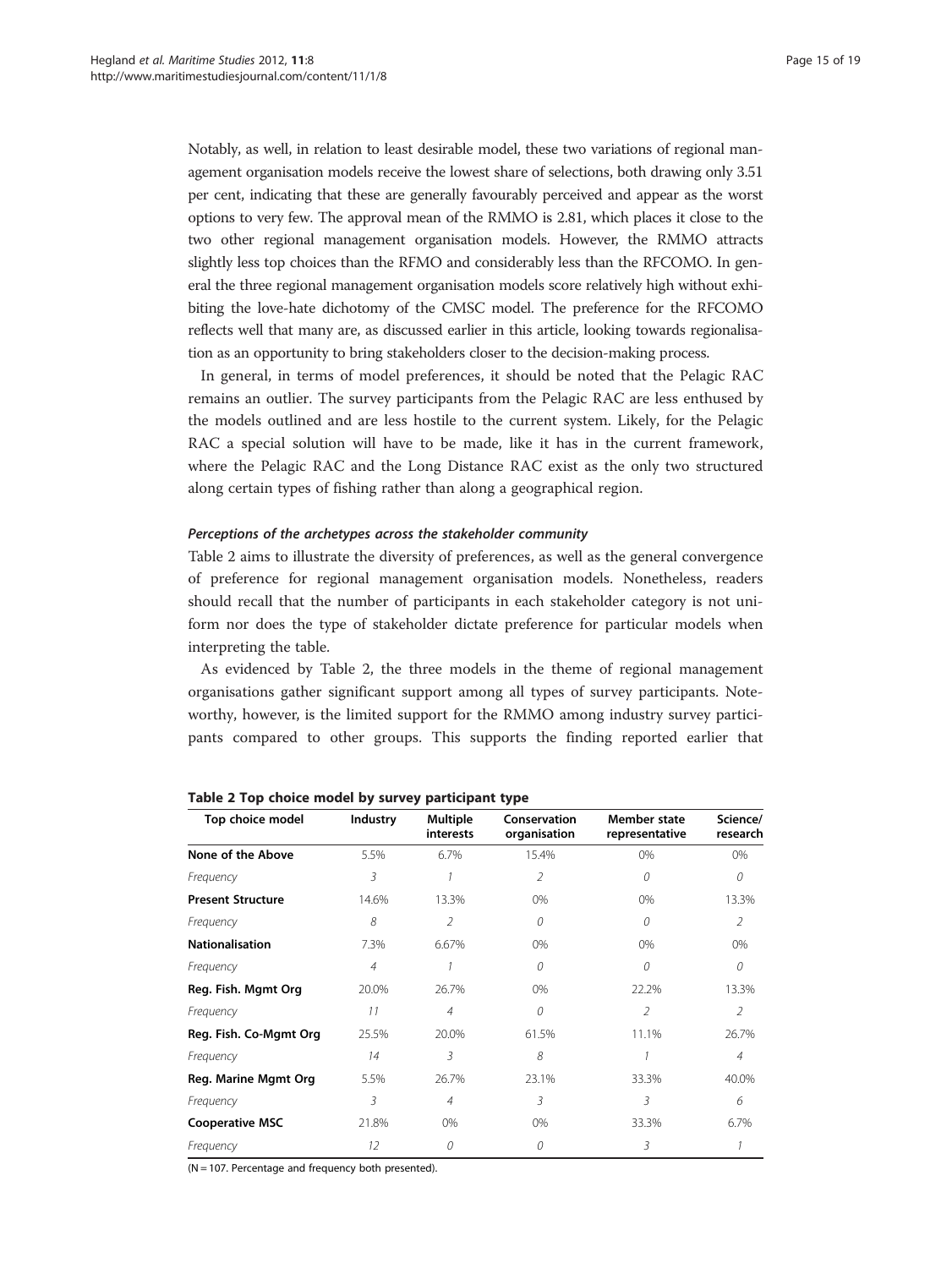industry puts less value on the issue of integrated management in the context of regionalisation than other groups included in the survey.

Although not statistically significant due to the few conservation representatives, it can be noted that eight of the 13 conservationists support the RFCOMO model, which suggests that stakeholders—and thereby not necessarily only the industry—should have more say in management. It might be in this light that the less enthusiastic view of the industry upon this model compared to that of the conservationist should be seen; parts of the industry may well view this as a model where they compared to the current RACs potentially risk losing a privileged role, since the industry presently occupies two-thirds of the seats on the RACs.

#### Discussion and implications for policy

So where does this leave us in terms of mapping a way forward for the CFP? Or in other words: what are the implications for policy?

As described, regionalisation is widely perceived as a compelling way to approach a range of problems that the governance system of the CFP is suffering under. In particular two perceived values of regionalisation seem worth highlighting in this context; namely, on one hand, the general issue of increased legitimacy deriving from getting the decision-making process closer to those subjected to decisions and, on the other hand, the specific issue of increased ability to respond appropriately to regional fisheries management challenges with tailor-made solutions—preferably building on detailed local or regional knowledge. In combination with the results from our survey (see Table [1](#page-14-0)), which shows that almost 80 per cent of the participants prefer one of the 'true' models of regionalisation (RFMO, RFCOMO, RMMO, or CMSC) over an alternative approach ('None of the above', 'Present structure', or 'Nationalisation'), there seems to be a strong case for a reform of the CFP that moves it towards regionalisation along the lines of one or a combination of the models.

Despite widespread agreement on the positive potential of regionalisation, there is less agreement on how a regionalised CFP governance system might look like. Opinions diverge in particular on the question of advisory versus decision-making powers, and the role to be played by various regional actors, particularly the balance between (fisheries sector) stakeholders on one side and governmental authorities on the other.

A defining cleavage in the regionalisation debate is the question of the level of de facto authority to be placed at the regional level. Here opinions are articulated along a scale ranging from advisory powers only, over decision-making powers on specific issues, to decision-making powers on a wide range of issues. Keys to understanding the difference in perceptions on this issue include diverging perceptions of what is legally possible, what is reasonable from a democratic point-of-view, as well as the importance placed on maintaining a 'level playing-field' across the EU.

The issue of the level of involvement of stakeholders at the regional level constitutes another contentious issue in the debate. Here the division arises between those emphasising that regionalisation should result in more genuine co-management, and those who for various reasons prefer keeping stakeholders at arms' length from the decision-making process by continuing the current modest involvement of stakeholders. From various sides, including fisheries sector stakeholders themselves, concerns as to the readiness of the sector to take on co-management responsibility have been raised. In addition, the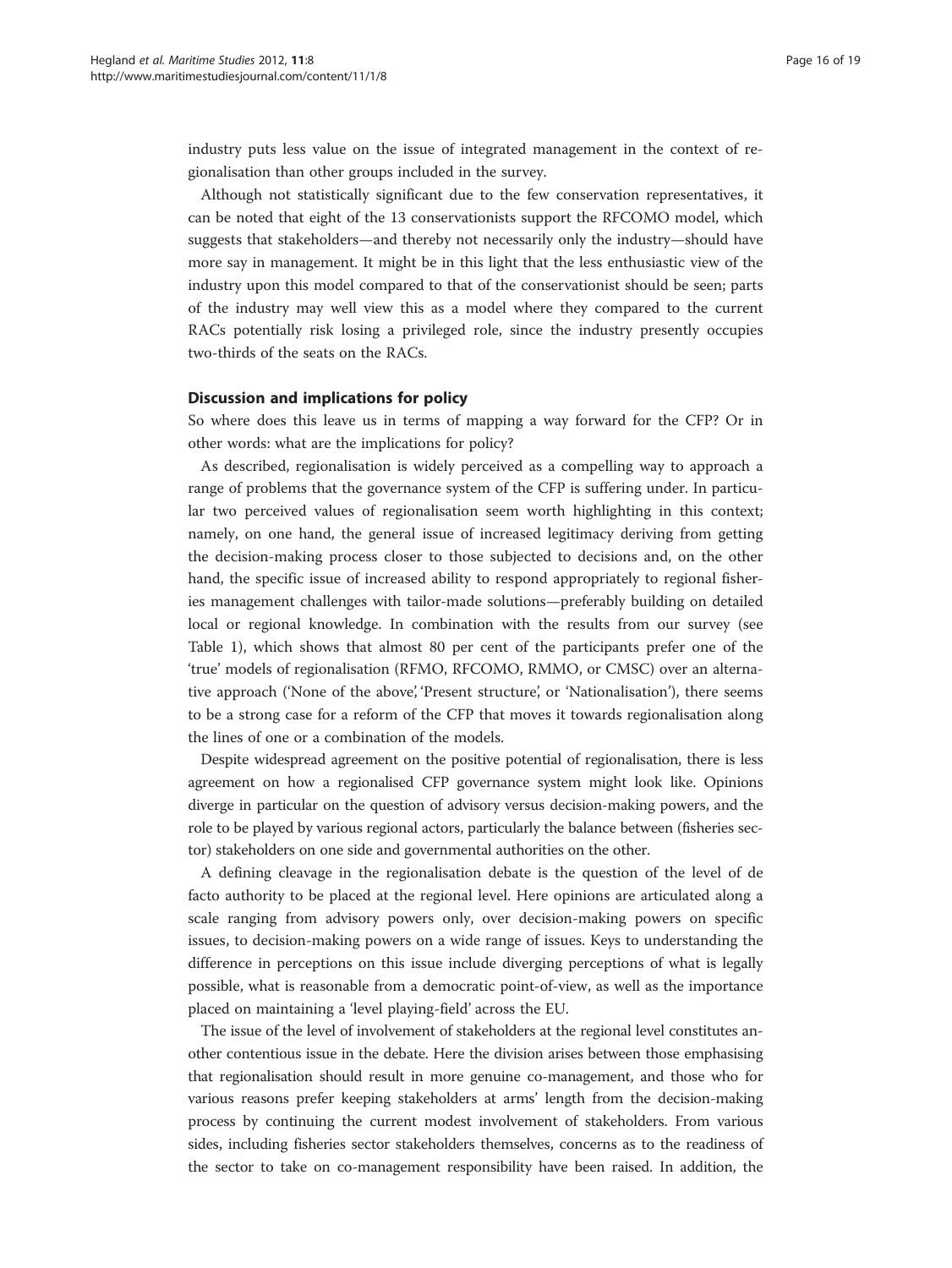more ambitious co-management solutions might be legally more complex and democratically more questionable to put into practice than solutions where the decision-making authorities are kept clearly within the realm of accountable, public authorities.

The firm dismissal of the nationalisation option, the mixed to negative feelings towards the present structure and the low number of people indicating a preference for another model than those outlined, leaves us with a situation where, although there are frustrations with the EU bureaucracy, fisheries stakeholders do generally coalesce on the idea of unified management strategies for shared resources. However, they look towards more of these unified management strategies being developed for and exercised at a regional level; though there are indications that this wish is stronger in the North Sea and NWW RACs than in the Pelagic and SWW RACs.

Of our four 'true' regionalisation models—RFMO, RFCOMO, RMMO, and CMSC—it is notable that the RMMO, which presupposes integrated management of the various maritime sectors, received relatively few 'Top choice' nominations from industry stakeholders. The same lukewarm feelings towards maritime integration and ecosystembased approaches among industry stakeholders were also reflected by the fisheries sector stakeholders' general hesitance to pick ecosystem-based management as one of the primary outcomes of regionalisation. This indicates that building institutional structures specifically intended to integrate fisheries with broader maritime management will require the fostering of buy-in from this key stakeholder segment. Oppositely, the perspective of ecosystem-based management in a regionalised CFP is the overall top choice among scientists.

In contrast, it is not a lukewarm reception by the stakeholder community that leads us to suggest that the RFCOMO may also not be the most appropriate choice as a general model for regionalisation. Rather, this model was well received among industry stakeholders and conservationists alike. Nevertheless, the concern for stakeholder preparedness voiced by several of our interviewees seems a valid intervention. In fact, to some extent the RFCOMO reflects a one-size-fits-all fix that potentially fails to acknowledge regional differences. In contrast the RFMO, as we have outlined it, remains open to varying degrees of stakeholder involvement at regional level being developed over time. In this sense, the RFMO remains more true to the philosophy behind regionalisation than the RFCOMO—at least as a standardised solution to roll out over the entire EU maritime space.

Effectively, with the above in mind, we are left two feasible ways forward towards regionalisation of the CFP: a minimalist Cooperative Member State Council model and a more ambitious Regional Fisheries Management Organisation model. The preference among stakeholders for the RFMO compared to the CMSC echoes the calls for a true commitment to integration of local knowledge, increased stakeholder engagement, and the need for more tailor-made management. To many, the mandate of RACs has not secured true stakeholder engagement in the decisions, which impact EU fisheries management. The CMSC, which also attracts a number of top choice selections, is the model that most clearly divides opinions. Although this model may not deliver the level of commitment or increase in stakeholder influence desired by many stakeholders, it may nevertheless stand as an attractive pragmatic next step towards more developed regionalisation.

Nevertheless, based on our analysis, we are of the opinion that the most appropriate and forward-looking move in the coming reform would be towards a solution building on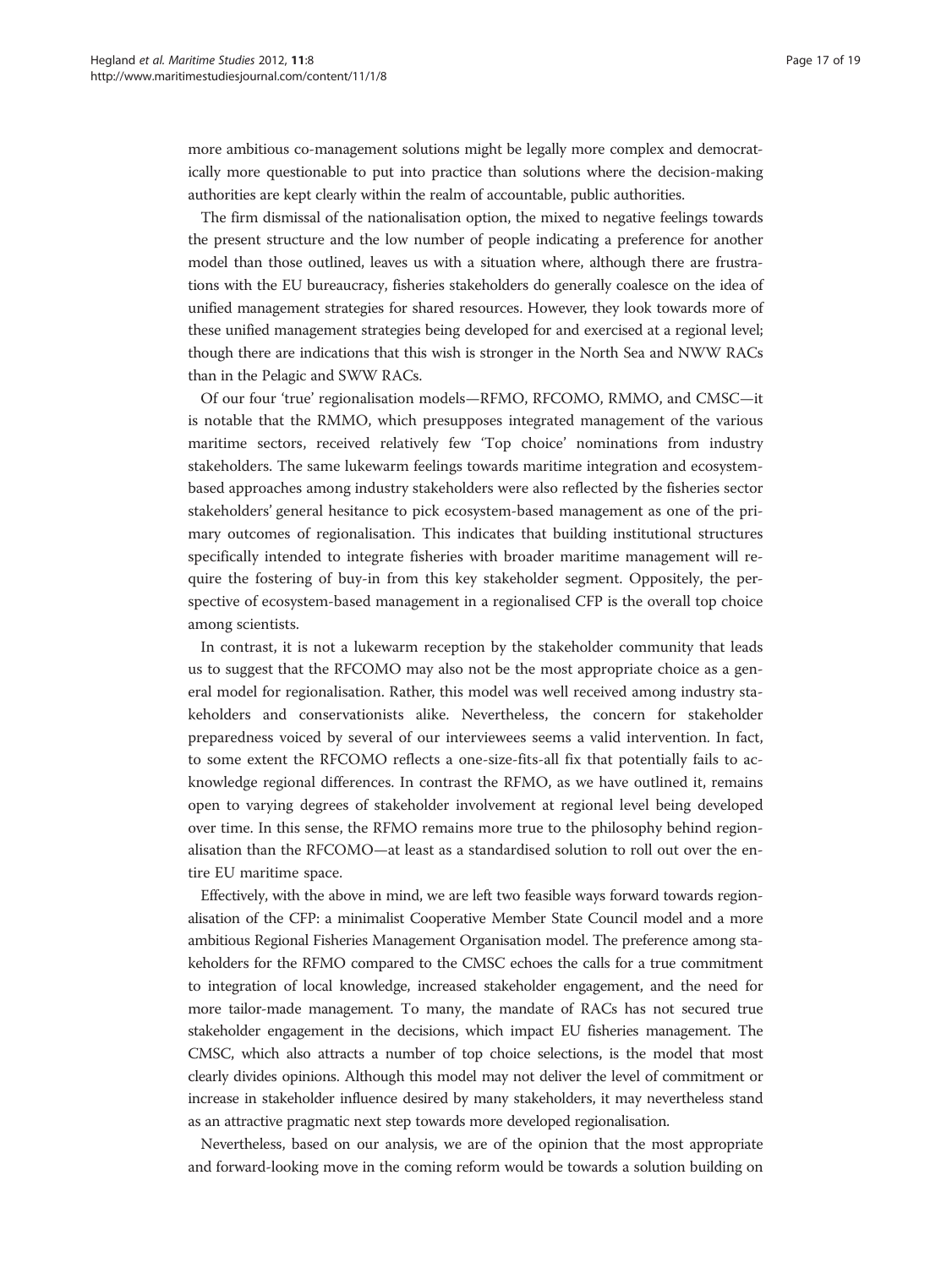the principles of the RFMO model, thereby signalling commitment to regional solutions and expertise, as well as pointing towards further development of the ecosystem approach to management. We acknowledge of course that deciding on the RFMO approach as the appropriate end goal does not mean 'end of the story'. A range of challenges remain and there are multiple issues to sort out, but making a commitment to this approach would give guidance in the search for solutions. For further discussion of the way forward, please refer to the concluding article of this special issue (Raakjær et al., [2012](#page-19-0)).

#### Nodes

 $1$  The interviews (incl. the focus group interview) involved two researchers, ten managers, three policy-makers, eight fisheries sector representatives and two representatives from non-governmental organisations.

 $2$  In terms of geographical affiliation, the participants come from ten EU member states; in addition a few comes from states outside the EU or categorise themselves as 'European' or 'International'. Not surprisingly, in terms of numbers, the four largest fishing nations of the EU, namely Denmark, United Kingdom, France, and Spain, dominate the group of participants with 84 responses in total.

<sup>3</sup> For the series of six outcome questions the total number of responses ranged from 125 to 126.

<sup>4</sup> There is a significant difference between means of 'Increasing compliance by giving stakeholders a larger say in fisheries management' and 'Paving the way for ecosystembased fisheries management,'  $t(125) = 2.48$ ,  $p = 0.015$ , differentiating the mean of second highest measure from the four descending means.

<sup>5</sup> The option, 'Providing better management by taking into consideration local/fishermen's knowledge of the system,' has a statistically higher mean, indicating more importance placed on the measure than 'Increasing compliance by giving stakeholders a larger say in fisheries management,'  $t(125) = 2.30$ , p = 0.023.

<sup>6</sup> Southern Europe comprises in this context France, Portugal, and Spain. Northern Europe comprises Belgium, Denmark, Germany, Ireland, the Netherlands, and the United Kingdom. <sup>7</sup> T-test reveals statistical difference between means of 3.53 and 2.61  $t(103) = 29.96$ ,  $p < 0.001$ .

<sup>8</sup> The MSFD requires the member states to achieve 'good environmental status' (GES) of their seas by 2020.

<sup>9</sup> Natura 2000 is a network of protected areas designated as a requirement of the Habitats Directive (Council, [1992\)](#page-19-0), 'special areas of conservation', and the Birds Directive (European Parliament and Council, [2009\)](#page-19-0), 'special protection areas'.

<sup>10</sup> Paired t-tests reveal that 'Making fisheries management less costly by giving the industry more responsibility' is statistically higher than 'Relieving the EU central level of tasks (Council, Commission, Parliament)' with  $t(124) = 1.69$ , p = 0.09 and statistically lower than 'Integrating fisheries into general maritime policy' with  $t(124) = -3.20$ ,  $p = 0.002$ .

<sup>11</sup> Paired t-test confirms that 'Providing better management by taking into consideration local/fishermen's knowledge of the system' is statistically different than the question with the second highest mean for the outcome series, 'Increasing compliance by giving stakeholders a larger say in fisheries management' with  $t(125) = 2.30$ , p = 0.02.

<sup>12</sup> Generally mechanisms for involving stakeholders do exist at member state level.